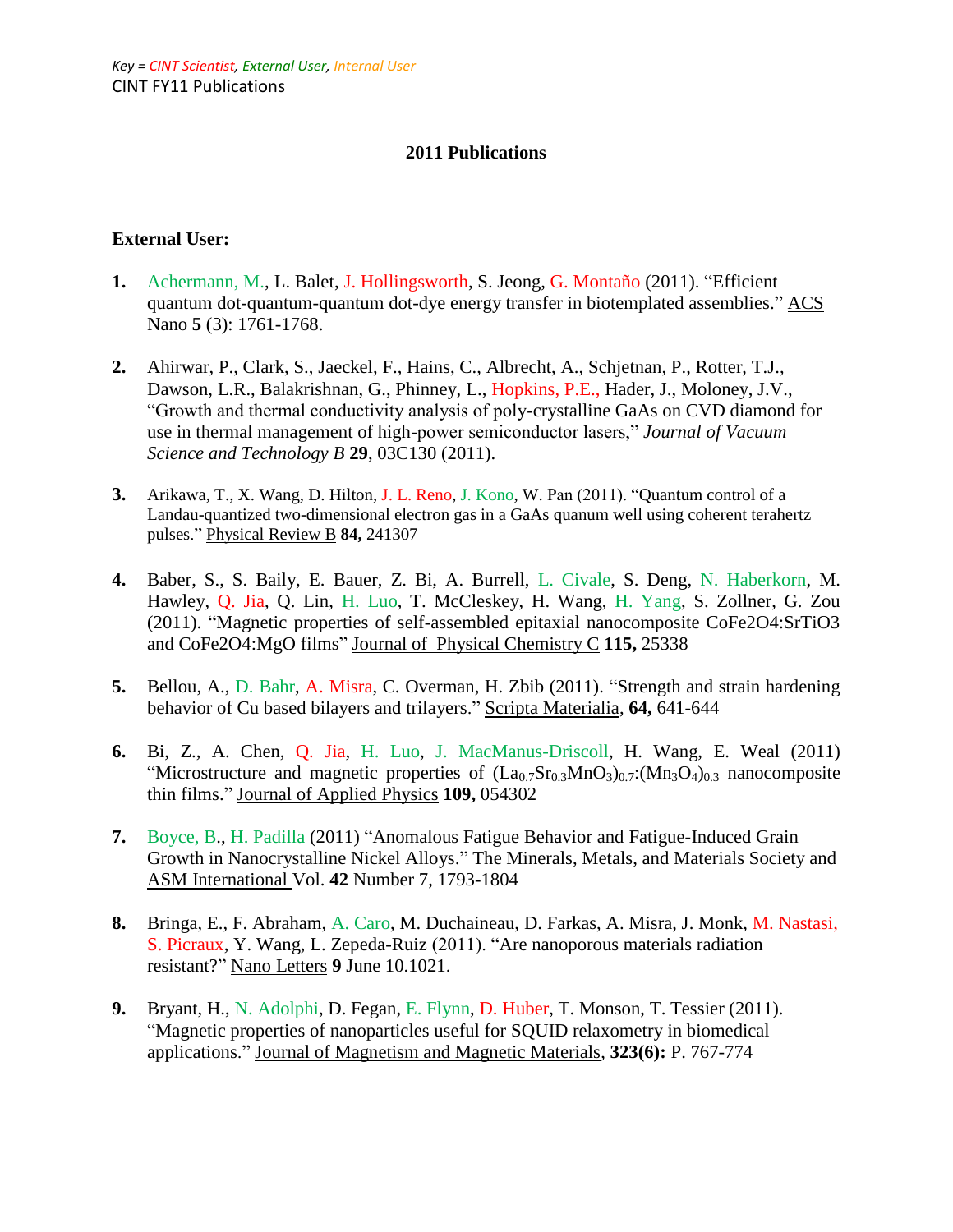- **10.** Burghoff, D., D. Ban, Q. Hu, T. Kao, A. Lee, J. Reno (2011). "A terahertz pulse emitter monolithically integrated with a quantum cascade laser." Applied Physics Letters**, 98,**  061112
- **11.** Chapler, B., D. Awschalom, D. Basov, K. Burch, A. Dattelbaum, A. Frenzel, S. Mack, R. Myers, B. Pursley, N. Samarth, E. Singley (2011). "On Magnetism and the insulator-tometal transition in p-doped GaAs." Physical Review B, **84,** 081203.
- **12.** Chen, L., Z. Bi, H. Hazariwala, Q. Jia, J. MacManus-Driscoll, Q. Su, H. Wang, X. Zhang (2011). "Microstructure, magnetic, and low-field magnetotransport properties of selfassembled  $(La_0 7Sr_0 3MnO_3)$ <sub>0.5</sub>: $(CeO_2)$ <sub>0.5</sub> vertically aligned nanocomposite thin films." Nanotechnology **22**, 315712
- **13.** Chen, L., Z. Bi, Q. Jia, J. Lee, J. MacManus-Driscoll, Q. Su, C. Tsai, H. Wang, X. Zhang (2011) "Tunable low-field magnetoresistance in  $(La<sub>0.7</sub>Sr<sub>0.3</sub>MnO<sub>3</sub>)$ : $(ZnO)<sub>0.5</sub>$  self-assembled vertically aligned nanocomposite thin films." Advanced Functional Materials **21,** 2423-2429
- **14.** Talbayev, D., S. Cheong, S. Lee, A.T aylor, S. Trugman, H. Yi (2011). "Long wavelength magnetic and magnetoelectric excitations in the ferroelectric antiferromagnet BiFeO3" Physical Review B, **094403**
- **15.** Choi, E.M., Z. Bi, M. Blamire, Q. Jia, J. MacManus-Driscoll, S. Patnaik, S. Sahonta, E. Weal, H. Wang, J. Xiong (2011). "Strong room temperature magnetism in highly resistive strained thin films of  $B$ iFe<sub>0.5</sub>Mn<sub>0.5</sub>O<sub>3</sub>," Applied Physics Letters **98,** 012509
- **16.** Collino, R., B. Dick, N. Estrada, R. Goldman, H. Ro, C. Soles, M. Thouless, Y. Wang, A. Wood (2011). "Formation and Transfer of GaAsN Nanostructure Layers." Journal of Vacuum Science and Technology **29,** 060601
- **17.** Crochet, J., J. Duque, S. Doorn, J. Sau, M. Cohen (2011). "Electrodynamic and Excitonic Inter-tube Interactions in Semiconducting Carbon Nanotube Aggregates." ACS Nano**, 5,**  2611. (Cited: 2)
- **18.** Demkowicz, M., O. Anderoglu, J. Mater, A. Misra, X. Zhang (2011). "The influence of Sigma 3 twin boundaries on the formation of radiation-induced defect clusters in nanotwinned Cu." Res.**, Vol. 26**, No. 14**.**
- **19.** Duque, J.G., H. Chen, S. Doorn, S. Kilina, A. Shreve, A. Swan, S. Tretiak, X. Tu, M. Zheng (2011). "Violation of the Condon Approximation in Semiconducting Carbon Nanotubes." American Chemical Society Nano**, VOL. 5 NO. 6,** 5233–5241.
- **20.** Duque, J., J. Crochet, S. Crooker, A. Dattelbaum, K. DeFriend Obrey, S. Doorn, G. Gupta, C. Hamilton, H. Htoon, A. Mohite (2011). "Fluorescent Single-Walled Carbon Nanotube Aerogels in Surfactant-free Environments." American Chemical Society Nano**, VOL. 5 NO. 8,** 6686–6694.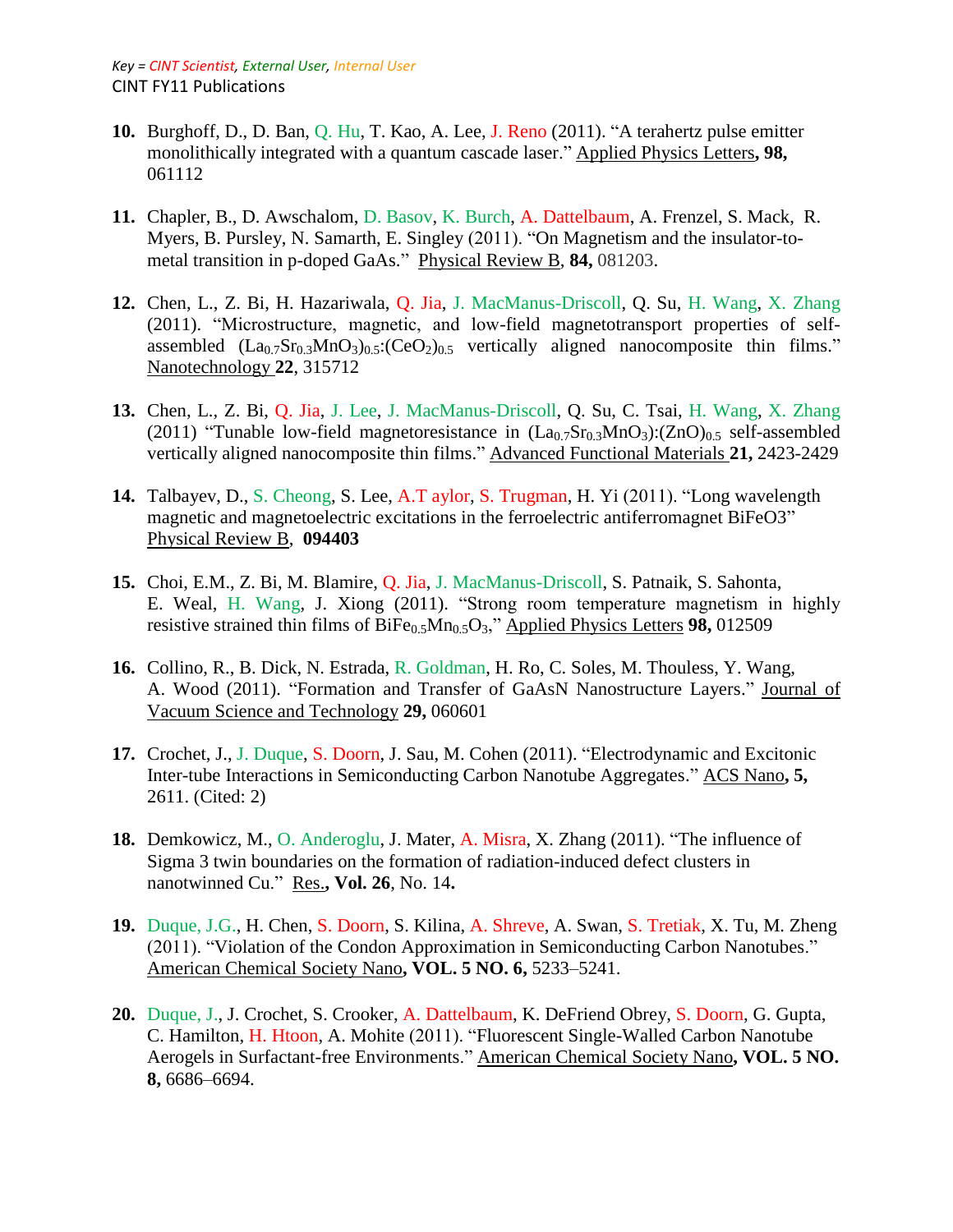- **21.** Duque, J.G., H. Chen, S. Doorn, E. Haroz, J. Kono, A. Swan, X. Tu, M. Zheng (2010). "Revealing new electronic behaviours in the Raman spectra of chirality-enriched carbon nanotube ensembles." Physics Status Solidi B**, 1–6,** DOI 10.1002
- **22.** Duque, J.G., G. Gupta, L. Cognet, B. Lounis, S. Doorn, A. Dattelbaum (2011). "A New Route to Fluorescent SWNT/Silica Nanocomposites: Balancing Fluorescence Intensity and Environmental Sensitivity." Journal of Physical Chemistry C**, 115,** 15147.
- **23.** Elbert, E., J. Chia, D. Talbayev, A. Taylor, Zhu (2011). "Competing energy scales in hightemperature superconductors: Ultrafast pump-probe studies." Physics Status Solidi RRL 5**, 1**
- **24.** Fraboni, B., A. Bonfiglio, A. Cavallini, P. Cosseddu, Z. Di, M. Nastasi, R. Schulze, Y. Wang (2011). "Aging control of organic thin film transistors via ion-implantation." Organic electronics, V**ol. 12,** Issue 1.
- **25.** Frischknecht, A.L., A. Yethiraj (2011). "Two- and three-body interactions among nanoparticles in a polymer melt." Journal of Chemical Physics, **134,** 174901
- **26.** Gabbay, A., J. Reno, J. Wendt (2011). "Interaction between metamaterial resonators and intersubband transitions in semiconductor quantum wells." Applied Physics Letters **Vol: 98,** Issue: 20 Art: 203103
- **27.** Galland, C., Y. Ghosh, J. Hollingsworth, H. Htoon, V. Klimov, A. Steinbruck, M. Sykora (2011). "Two types of luminescence blinking revealed by spectroelectrochemistry of single quantum dots." Nature, **479,** 203-U275
- **28.** Gambari, J., A. Fernandez-Dominguez, Q. Hu, S. Kumar, S. Maier, C. Phillips, J. Reno, B. Williams (2011). "Thresholdless THz Lasing from a Semiconductor Nanostructure in a Strongly-Coupled Plasmonic Microcavity." 3rd International Topical Meeting on Nanophotonics and Metamaterials**, 1/3-6/2011,** Tirol, Austria
- **29.** Ganguly, K., P. Goodwin, R. Iyer, M. Ollivault-Shiflett, L. Silks, R. Wu (2011). "Design, synthesis, and a novel application of quorum-sensing agonists as potential drug-delivery vehicles." Journal of Drug Targeting**, Vol. 19,** Issue 7.
- **30.** Haroz, E., C. Densmore, S. Doorn, J. Duque, J., Kono, W. Rice (2011). "Resonant Raman spectroscopy of armchair carbon nanotubes: Absence of broad G− feature." PHYSICAL REVIEW B**, 84,** 121403(R)
- **31.** Haroz, E.H., J. Duque, W. Rice, C. Densmore, J. Kono, S. Doorn (2011). *"*Resonant Raman Spectroscopy of Armchair Carbon Nanotubes: Absence of Broad G<sup>-</sup> Feature." Phys. Rev. B, **84**, 121403 (R)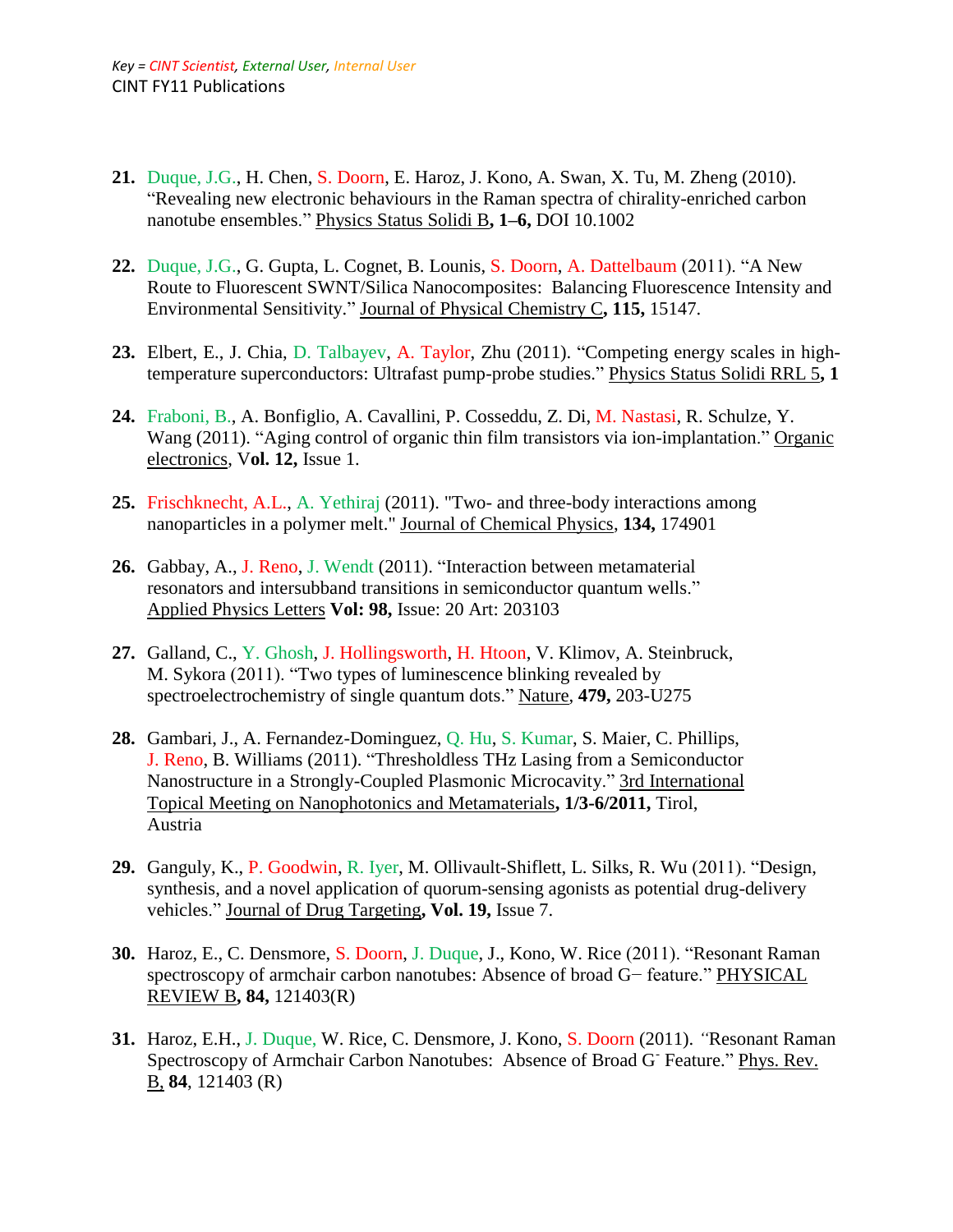- **32.** Harrington, S., S. Baek, C. Bark, Z. Bi, S. Denev, C. Eom, V. Gopalan, Q. Jia, J. MacManus-Driscoll, S. Redfern, M. Vickers, H. Wang, J. Zhai (2011). "Thick lead-free ferroelectric films with high Curie temperatures through nanocomposite-induced strain." Nature Nanotechnology, **6,** 491-495
- **33.** Hathaway, H., N. Adolphi, R. Belfon, H. Bryant, K. Butler, D. Fegan, E. Flynn, D. Huber, R. Larson, D. Lovato, T. Monson, T. Tessier, J. Trujillo (2011). "Detection of breast cancer cells using targeted magnetic nanoparticles and ultra-sensitive magnetic field sensors." Breast Cancer Research**, 13(5),** P. R108
- **34.** Hopkins, P., H. Li, A. Misra, L. Phinney, J. Serrano (2011). "Boundary scattering effects during electron thermalization in nanoporous Au." Journal of Applied Physics**, 109,** 013524
	- **35.** Hopkins, P. E., M. Mittal, L. M. Phinney, A. M. Grillet, and E. M. Furst, "Ultra-low Thermal Conductivity of Ellipsoidal TiO<sup>2</sup> Nanoparticle Films," *Applied Physics Letters*, Vol. 99, No. 13, Article ID 133106, 3 pp. 2011).
	- **36.** Hopkins, P.E., Beechem, T.E., Duda, J.C., Hattar, K., Ihlefeld, J.F., Rodriguez, M. A. Piekos, E.S., "Influence of anisotropy on thermal boundary conductance at solid interfaces," *Physical Review B* **84**, 125408 (2011).
	- **37.** Hopkins, P.E., Duda, J.C., Petz, C.W., Floro, J.A., "Controlling thermal conductance through quantum dot roughening at interfaces," *Physical Review B* **84**, 035438 (2011)
	- **38.** Hopkins, P.E., Hattar, K., Beechem, T., Ihlefled, J.F., Medlin, D.L., Piekos, E.S., "Reduction in thermal boundary conductance due to proton implantation in silicon and sapphire," *Applied Physics Letters* **98**, 231901 (2011)*.*
	- **39.** Hopkins, P.E., Duda, J.C., Clark, S.P., Hains, C.P., Rotter, T.J., Phinney, L.M., Balakrishnan, G., "Effect of dislocation density on the thermal boundary conductance across GaSb/GaAs interfaces," *Applied Physics Letters* **98**, 161913 (2011).
	- **40.**
- **41.** Huang, J., H. Fan, N. Hudak, A. Kushima, J. Li, X. Liu, S. Mao, L. Qi, A. Subramanian, J. Sullivan, C. Wang, W. Xu, L. Zhang, L. Zhong (2010). "In Situ Observation of the Electrochemical Lithiation of a Single SnO(2) Nanowire Electrode" Science**, 330,** 1515
- **42.** Hur, S.M., G. Fredrickson, A. Frischknecht, D. Huber (2011). "Self-consistent field simulations of self- and directed-assembly in a mixed polymer brush." Soft Matter**, 7,** 8776
- **43.** Johnson, A., B. Adams, A. Dattelbaum, D. Fullwood, C. Gardner, G. Hansen, G. Kaschner, N. Mara, T. Mason (2011). "Multi-scale model for the extreme piezoresistivity in silicone/nickel nanostrand nanocomposites." Metallurgical Trans. A**, 42,** 3898-3906.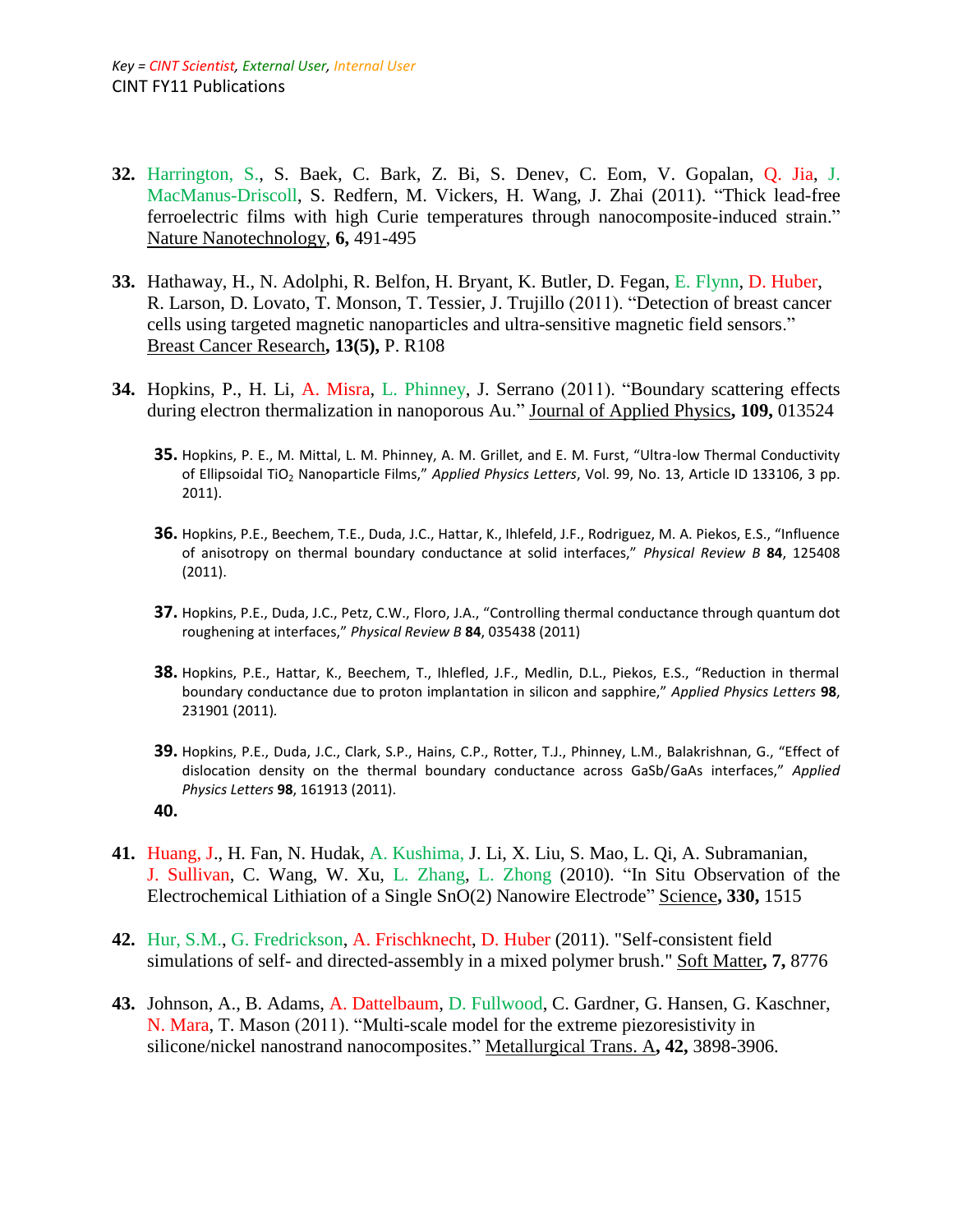- **44.** Kadel, K., J. Huang, L. Kumari, W. Li, P. Provencio (2011). "Synthesis and Thermoelectric Properties of Bi2Se3 Nanostructures." Nanoscale Research Letters 6**, 57,** DOI: 10.1007/s11671-010-9795-7
- **45.** Kalb, J., D. Dukes, G. Grest, R. Hoy, S. Kumar (2011). "End grafted polymer nanoparticles in a polymeric matrix: Effect of coverage and curvature." Soft Matter**, 7,** 1418–1425.
- **46.** Kang, B., P. Arendt, R. DePaula, T. Harriman, Q. Jia, J. Lee, D. Lucca, J. McManus-Driscoll, M. Nastasi, B. Park, L. Stan, I. Usov (2011). "Strain mismatch induced titled heteroepitaxial (oool) hexagonal ZnO films on (001) cubic substrates." Adv. Eng. Mater, **13,**  1142
- **47.** Laroche, D., G. Gervais, M. Lilly, J. Reno (2011). "Positive and negative Coulomb drag in vertically integrated one-dimensional quantum wires." Nature Nanotechnology, **6**, 793
- **48.** Lee, J., S. Cheong, R. Prasankumar, D. Talbayev, A. Taylor, X. Xu, C. Zhang (2011). "Ultrafast polaron dynamics in LuFe<sub>2</sub>O<sub>4</sub>,." *Ultrafast Phenomena XVII*, Oxford University Press**, p. 182**
- **49.** Li, N., J. Huang, A. Misra, J. Wang, X. Zhang (2011). "Influence of slip transmission on the migration of incoherent twin boundaries in epitaxial nanotwinned Cu." Scripta Materialia**, 64,** 149-152
- **50.** Li, N., J. Hirth, J. Huang, A. Misra, J. Wang, X. Zhang (2011). "Twinning dislocation multiplication at a coherent twin boundary." Acta Materialia, **59,** 5989-5996
- **51.** Li, W., T. Luk, X. Miao, P. Zhang (2011). "Reporter-embedded TiO2 Core-Mixed metal shell nanoparticles with enormous average surface-enhanced raman scattering enhancement factors." Journal of Physical Chemistry C**, DOI:10.1021**
- **52.** Lin, Q., S. Baber, Z. Bao, E. Bauer, A. Burrell, S. Deng, E. Fu, J. Hollingsworth, Q. Jia, J. Kundu, H. Luo, T. McCleskey, Y. Xu, L. Yu (2011). "Polymer-assisted chemical solution approach to YVO4:Eu nanoparticle networks" Journal of Material Chemistry**, DOI: 10.1039/c2jm15628H**
- **53.** Liu, M., R. Averitt, E. Bauer, T. Durakiwicz, P. Tobash, A. Taylor, S. Trugman, D. Yarotski (2011). "Evidence of a hidden-order pseudogap state in URu2Si2 using ultrafast optical spectroscopy." Physics Review B, **161101.**
- **54.** Liu, X., J. Huang, A. Kushima, J. Li, S. Mao, J. Sullivan, Z. Ye, L. Zhang, Z. Zhong (2011). "Lithium fiber growth on the anode in a nanowire lithium ion battery during charging." Applied Physics Letters, **98,** 183107.
- **55.** Liu, X., J. Cho, S. Dayeh, J. Huang, Y. Liu, S. Mao, S. Picraux, J. Sullivan, J. Wang, H. Zheng, L. Zhong, Z. Ye (2011). "Ultrafast electrochemical lithiation of individual Si nanowire anodes." Nano Letters, **11,** 2251-2258.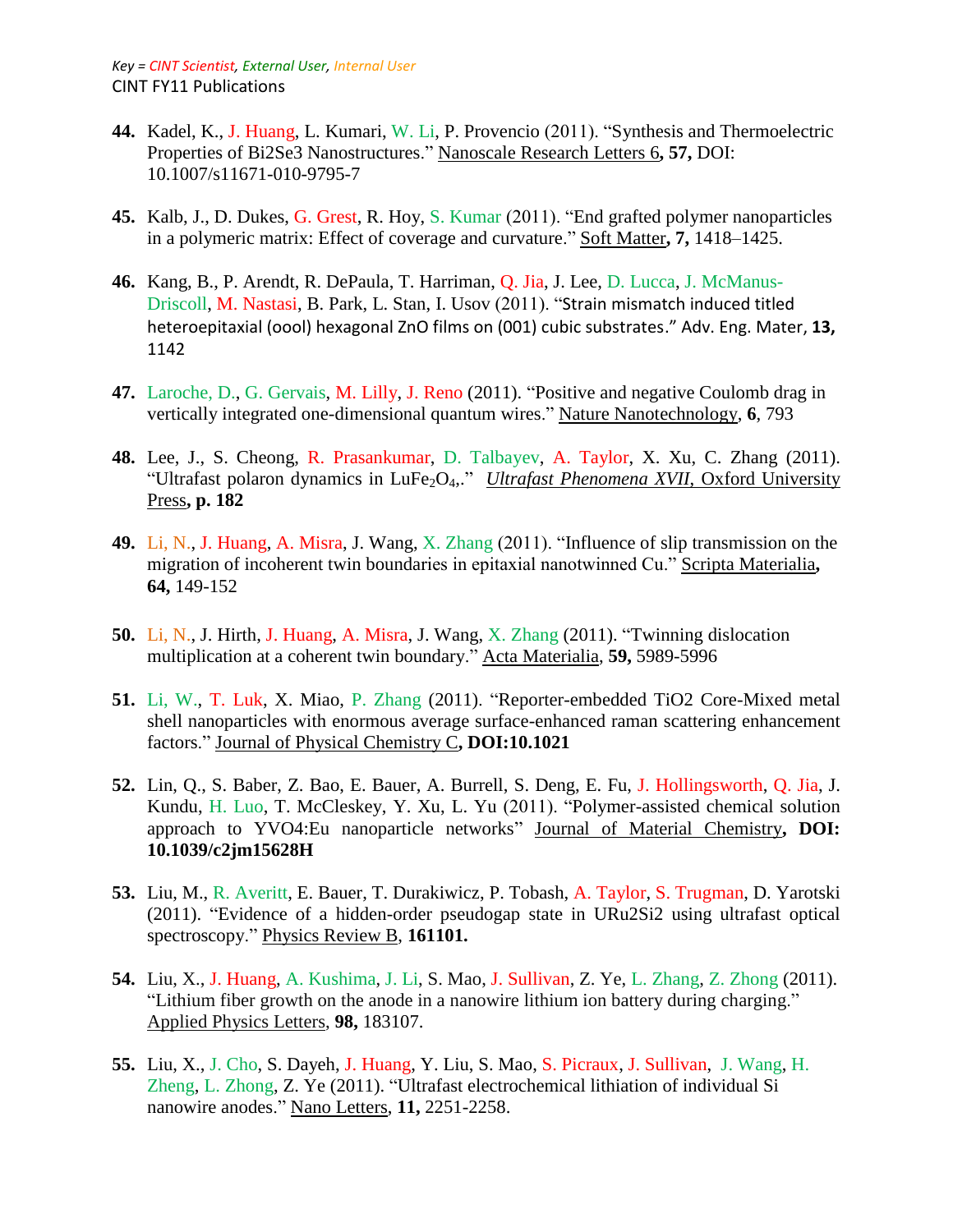- **56.** Liu, X., J. Cho, J. Cummings, E. Epstein, J. Huang, S. Huang, K. Karki, A. Kushima, W. Liang, J. Li, Y. Liu, S. Mao, S. Picraux, J. Sullivan, C. Wang, J. Wang, S. Zhang, L. Zhang, H. Zheng, Z. Zhi, L. Zhong, T. Zhu (2011). "Anisotropic swelling and fracture of silicon nanowires during lithiation." Nano Letters**, 10,** 1021/nl201684d.
- **57.** Liu, Y., J. Huang, S. Huang, X. Huang, N. Hudak, A. Kushima, J. Li, X. Liu, S. Mao, X. Qian, J. Wang, S. Zhang, H. Zheng, T. Zhu (2011). "Lithiation induced embrittlement of multi-walled carbon nanotube." American Chemical Society Nano**, 10.1021,** nn202071y
	- **58.** Y. Liu, H. Zheng, X.H. Liu, S. Huang, T. Zhu, J.W. Wang, A. Kushima, N.S. Hudak, X. Huang, S.L. Zhang, S.X. Mao, X.F. Qian, J. Li, and J.Y. Huang, "Lithiation-Induced Embrittlement of Multiwalled Carbon Nanotubes", *ACS Nano.* (2011) **DOI:**  10.1021/nn202071y.
- **59.** Loh, O., H. Espinosa, C. Ke, J. Sullivan, X. Wei (2011). "Robust Carbon-Nanotube-Based Nano-electromechanical Devices: Understanding and Eliminating Prevalent Failure Modes Using Alternative Electrode Materials." Small**, Vol. 7,** No. 1, pp. 79-86, 2011. DOI: 10.1002/smll.201001166
- **60.** Lu, Y., J. Huang, J. Lou, J. Song (2011). "Fracture of sub-20mm ultrathin gold nanowires." Nanotechnology**, 22,** 355702
- **61.** Lu, Y., Y. Ganesan, J. Huang, J. Lou, C. Peng (2011). "Quantitative In situ TEM Tensile Testing of an Individual Nickel Nanowire." Nanotechnology**, 22,** 355702
- **62.** Lucca, D.A., J. Dong, T. Harriman, A. Mehner, M. Nastasi, T. Prenzel, Y. Qi, Y. Wang (2010) "Effects of ion irradiation on the mechanical properties of SiNawOxCyHz sol-gel derived thin films." Nuclear Instruments and Methods in Physics Research B**, 268,** 2926– 2929
- **63.** Luk, T., C. Brinker, W. Chow, A. Fishcer, X. Miao, P. Resnick, G. Subramania, S. Xiong (2011). "Anomalous enhanced emission from PbS quantum dots on a photonic-crystal microcavity." Journal of the Optical Society of America B**, Vol. 28,** Issue 6 DOI:142653
- **64.** Luo, H., E. Bauer, A. Burrell, S. Deng, Q. Jia, J. Lee, Q. Lin, Y. Lin, T. McCleskey, H. Peng, H. Wang, G. Zou (2011). "Controlling crystal structure and oxidation state in molybdenum nitrides through epitaxial stabilization." Journal of Physics and Chemistry C**, 115,** 17880-17883
- **65.** Mack, N.H., J. Bailey, S. Doorn, C. Chen, H. Gau, D. Williams, E. Akhadov, H. Wang (2011). "Mechanistic Study of Silver Nanoparticle Formation on Conducting Polymer Surfaces." Langmuir, **27**, 4979
- **66.** Malko, A., Y. Chen, C. Galland, J. Hollingsworth, H. Htoon, V. Klimov, Y. Park,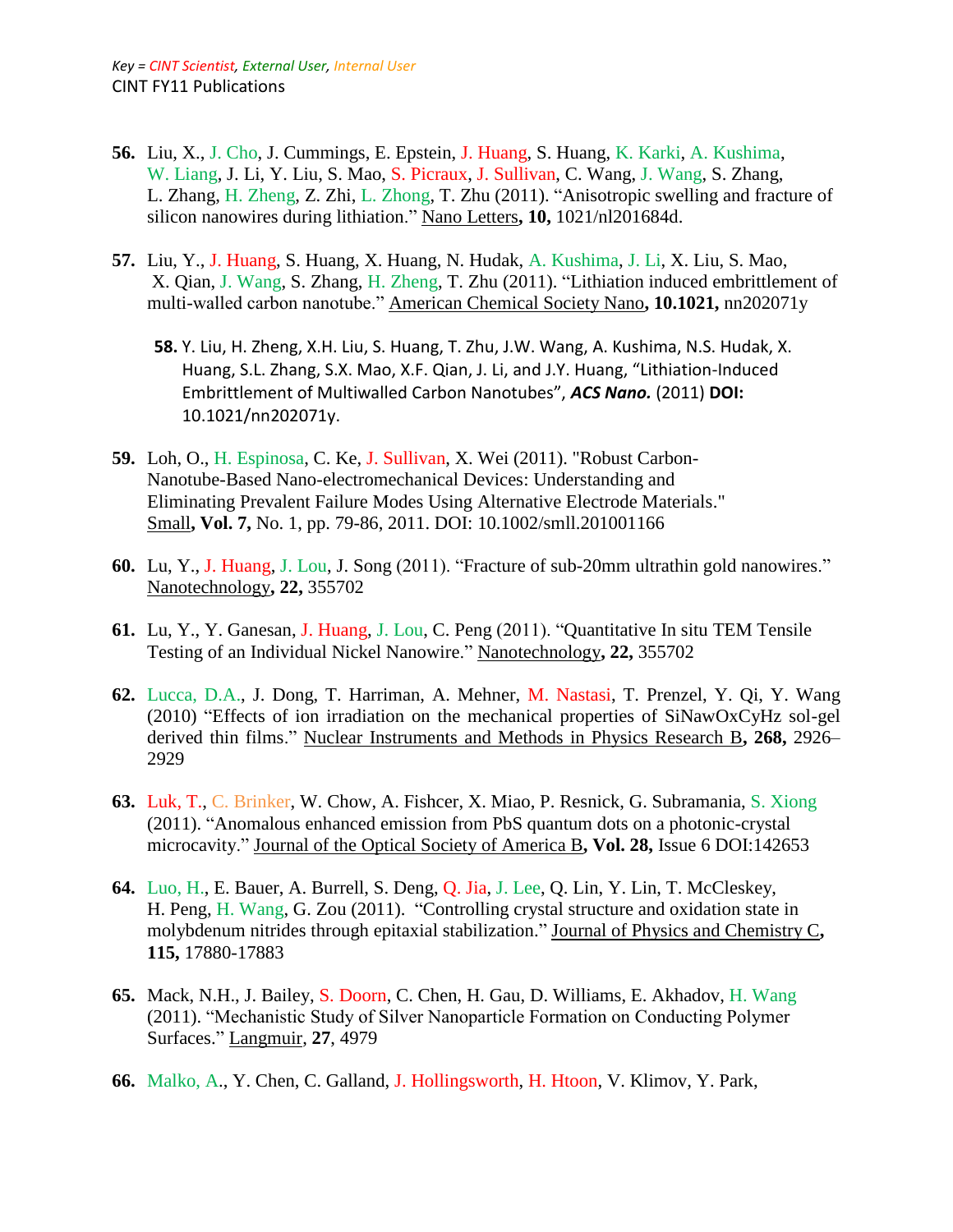S. Sampat, J. Vela (2011). "Pump-intensity and shell-thickness-dependent evolution of photoluminescence blinking in individual core/shell CdSe/CdS nanocrystals." Nano Letters, **11,** 5213-5218

- **67.** Maskey, S., F. Pierce, D. Perahia, G. Grest (2011). "Conformational study of a single molecule of poly (p-phenyleneethynylene)s in dilute solutions." Journal of Chemical Physics, **134(24),** 244906/1-244906/8
- **68.** Mehner, A., W. Datchary, J. Dong, D. Lucca, T. Prenzel (2010). "Mechanical and Chemical Properties of Thick Hybrid Sol-Gel Silica Coatings from Acid and Base Catalyzed Sols." Journal of Sol-Gel Science and Technology**, 54,** 355-362
- **69.** Mehner, A., E. Brinksmeier, J. Dong, T. Hoja, F. Klaiber, D. Lucca, Y. Mutluguenes, T. Prenzel (2010) "Diamond Machinable Sol-Gel Silica Based Hybrid Coatings for High Precision Optical Molds." Key Engineering Materials**, 438,** 65-72
- **70.** Miao, X., I. Brener, T. Luk (2010). "Nanocomposite plasmonic fluorescence emitters with core/shell configurations." Journal of the Optical Society of America B**, Vol. 27, Issue 8,**  pp. 1561-1570
- **71.** Mierzejewski, M., J. Bonca, P. Prelovesk, L. Vidmar (2011). "Nonequilibrium quantum dynamics of a charge carrier doped into a mott insulator." Physics Review Letter**, 106,**  196401
- **72.** Padmanabhan, V., A. Frischknecht, M. Mackay (2011). "Effect of chain stiffness on nanoparticle segregation in polymer/nanoparticle blends near a substrate." Macromolecular Theory and Simulations, **Vol. 21,** Issue 2, 98-105
- **73.** Park, Y.S., A. Malko, J. Vela (2011). "Near-unity quantum yields of biexciton emission from CdSe/CdS nanocrystals measured using single-particle spectroscopy." Physical Review Letters**, Vol. 106,** Issue 18
- **74.** Peralta, X., A. Azad, I. Brener, H. Chen, W. Goodhue, J. Li, J. O'Hara, A. Taylor, J. Waldman, M. Wanke (2010). "Metamaterial based devices for terahertz imaging." Proc. SPIE**, Vol. 7562,** 75620I
- **75.** Peteanu, L., G. Sherwood, A. Shreve, T. Smith, J. Werner (2011). "Visualizing core-shell structure in substituted PPV oligomer aggregates using fluorescence lifetime imaging microscopy (FLIM)." Journal of Physics and Chemistry**, C 115,** 15607-15616.
- **76.** Pierce F., G. Grest, D. Perahia (2011). "Dynamics of Polymers across an Interface." EuroPhysics Letters**, 95,** 46001
- **77.** Qi, J.S., J. Feng, J. Huang, J. Li, D. Shi (2011). "The Possibility of Chemically Inert, Graphene-Based All-Carbon Electronic Devices with 0.8 eV Gap." American Chemical Society Nano, **5,** 3475.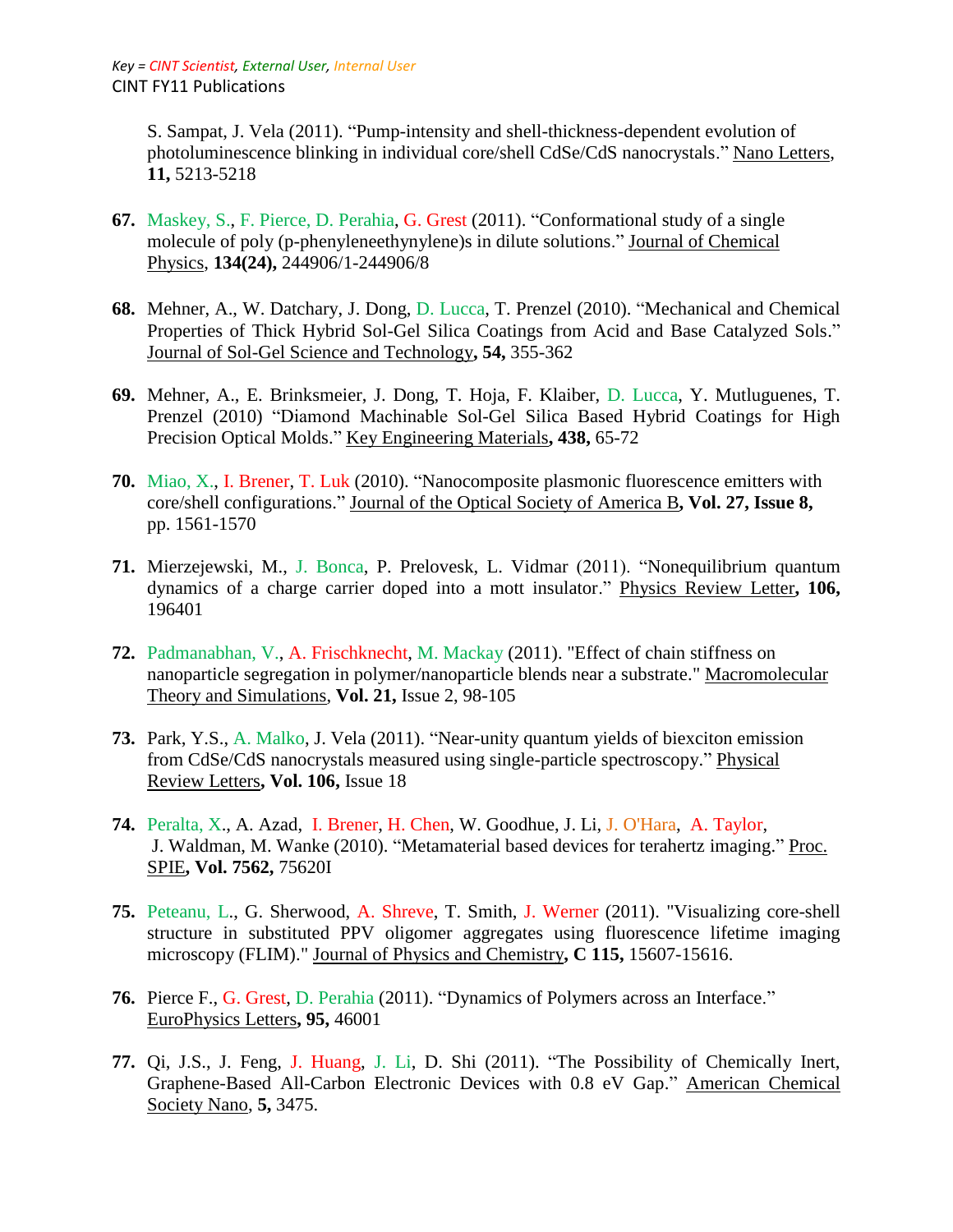- **78.** Qi, L., J. Feng, J. Huang, J. Li (2010). "In situ observations of the nucleation and growth of atomically sharp graphene bilayer edges." Carbon**, 48,** 2354
- **79.** Qi, Y., J. Dong, T. Harriman, D. Lucca, A. Mehner, M. Nastasi, T. Prenzel, Y. Wang, D. Williams (2010). "Investigation of hydrogen concentration and hardness of ion irradiated organically modified silicate thin films." Nuclear Instruments and Methods in Physics Research B**, 268,** 1997–2000
- **80.** Qin, Q., Q. Hu, J. Reno (2011). "MEMS-based tunable terahertz wire-laser over 330 GHz." Optics Letters 36**, 692**
- **81.** Ren, Y., J. Gao., R. Higgins, J. Hovenier, Q. Hu, T. Kao., T. Klapwijk, B. Klein, J. Reno, S. Shi (2011). "High-resolution heterodyne spectroscopy using a tunable quantum cascade laser around 3.5 THz." Applied Physics Letters, **98,** 231109
- **82.** Ren, Y., A. Bell, J. Gao, R. Higgins, J. Hovenier, Q. Hu, T. Klapwijk, B. Klein, S. Kumar, J. Reno, S. Shi, B. Williams (2010). "Terahertz heterodyne spectrometer using a quantum cascade laser." Applied Physics Letters**, 97,** 161105
- **83.** D.R.P. Singh, N. Chawla, G. Tang, and Y.-L. Shen, "Anomalous Viscoplasticity During Nanoindentation of Al/SiC Nanolaminated Composites," *Mater. Sci. Eng. A*, (2011) **A528** 4608– 4614.
- **84.** Smolev, S., L. Basilio, I. Brener, S. Brueck, Z. Ku, W. Langston, M. Sinclair, G. Ten Eyck (2010). "Resonant coupling to a dipole absorber inside a metamaterial: Anticrossing of the negative index response." Journal of Vacuum Science & Technology B**, 28**
- **85.** Stevens, M., J. Hoh (2010). "Conformational Dynamics of Neurofilament Side-Arms." Journal of Physics and Chemistry. B, **114,** 8879–8886
- **86.** Stevens, M., J. Hoh (2011). "Interactions between Planar Grafted Neurofilament Side-Arms." Journal of Physics and Chemistry B, **115,** 7541–7549
- **87.** Subramania, G., I. Brener, S. Foteinopoulou (2011). "Nonresonant Broadband Funneling of Light via Ultrasubwavelength Channels." Physics Review Letter**, 107 (16),** 163902
- **88.** Talbayev, D., S. Cheong, S. Lee, A. Taylor, S. Trugman, H. Yi (2011). ["Long-wavelength](http://prb.aps.org/abstract/PRB/v83/i9/e094403)  [magnetic and magnetoelectric excitations in the ferroelectric antiferromagnet BiFeO](http://prb.aps.org/abstract/PRB/v83/i9/e094403)<sub>3</sub>." Physics Review B**, 83,** 094403
- **89.** Taylor, R., A. Ali, M. Bisoffi, D. Huber, T. Monson, L. Sillerud (2011). "Multifunctional iron platinum stealth immunomicelles: targeted detection of human prostate cancer cells using both fluorescence and magnetic resonance imaging." Journal of Nanoparticle Research**, 13,** P. 4717-4729.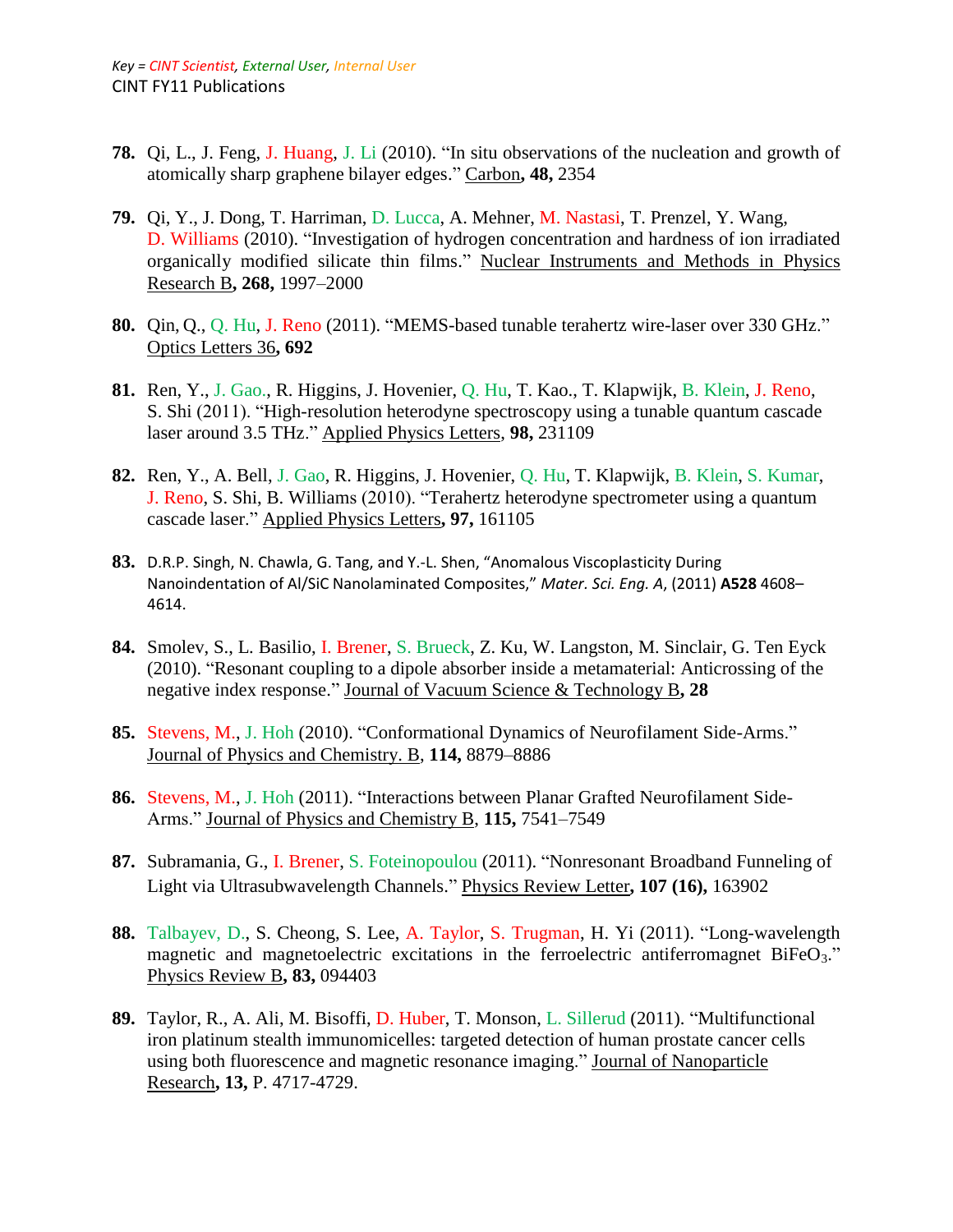- **90.** Tian, Y., C. Beavers, T. Busani, J. Jacobsen, K. Martin, C. Medforth, J. Shelnutt, B. Swartzentruber, F. van Swol (2012). "Binary ionic porphyrin nanosheets: electronic and light harvesting properties regulated by crystal structure." Nanoscale**, 4,** 1695
- **91.** Tsai, H., M. Cotlet, A. Dattelbaum, R. Pai, A. Shreve, H. Wang, L. Wang, Z. Xu (2011) "Structural dynamics and charge transfer via complexation with fullerene in large area conjugated polymer honeycomb thin films." Chemical Materials Journal, **23,** 759-761
- **92.** Vidmar, L., J. Bonca, M. Mierzejewski, P. Prelovsek, S. Trugman (2011). "Nonequilibrium dynamics of the Holstein polaron driven by an external electric field." American Physics Society B**, 83, 134301.** (User Proposal:U2010A989)
- **93.** VIDMAR, Lev, BONČA, Janez, TOHYAMA, Takami, MAEKAWA, Sadamichi. Quantum dynamics of a driven correlated system coupled to phonons. *Phys. Rev. Lett.*, 2011, vol. 107, no. 24, pg. 246404-1-246404-5
- **94.** Wood, A.W., R. Goldman, Y. Wang, X. Weng (2011). "Formation Mechanisms of Embedded Wurtzite and Zincblende Indium Nitride Nanocrystals." Applied Physics Letters, **99, 093108 (2011).** (User Proposal: C2010B1038)
- **95.** Xiao, X., G. Montaño, A. Allen, K. Achyuthan, D. Wheeler, S. Brozik (2011). "Lipid bilayer templated gold nanoparticles nanoring formation using zirconium ion coordination chemistry." Langmuir, **27 (15): 9484-9489.** (User Proposal: RA2011A1266)
- **96.** Xiao X, J. Nogan, T. Beechem, G. Montaño, C. Washburn, J. Wang, S. Brozik, D. Wheeler, D. Burckel, R. Polsky (2011). "Lithographically-defined 3D porous networks as active substrates for surface enhanced Raman scattering*.*" Chem Comm. (Camb), **47(35): 9858- 60.** (User Proposal: RA2011A1266)
- **97.** Xu, P., M. Anghe, H. Chen, X. Han, S. Jeon, Q. Jia, H. Luo, C. Teuscher, D. Williams, H. Wang, B. Zhang, G. Zou (2010). "Facile synthesis and electrical properties of silver wires through chemical reduction by polyaniline." Journal of Physics and Chemistry C, **114, 22147-22154 (2010).** (User Proposal: C2009A043)
- **98.** Yang, L., J. Koralek, M. Lilly, J. Orenstein, J. Reno, D. Tibbetts (2011). "Measurement of Electron-Hole Friction in an n-Doped GaAs/AlGaAs Quantum Well Using Optical Transient Grating Spectroscopy." Physics Review Letters, **106, 247401, 2011.** (User Proposal: U2009A060)
- **99.** Yang, L., J. Koralek, M. Lilly, J. Orenstein, J. Reno, D. Tibbetts (2011). "Doppler velocimetry of spin propagation in a two-dimensional electron gas" Nature Physics, **8, 153- 157** (User Proposal: C2010B1051)
- **100.**Yoo, H., J. Kim, J. Martinez, J. Sharma, A. Shreve (2011). "Tailored microcrystal growth: A facile solution-phase synthesis of gold rings" Advanced Materials**, 23, 4431-4434.** (User Proposal: U2010A1010)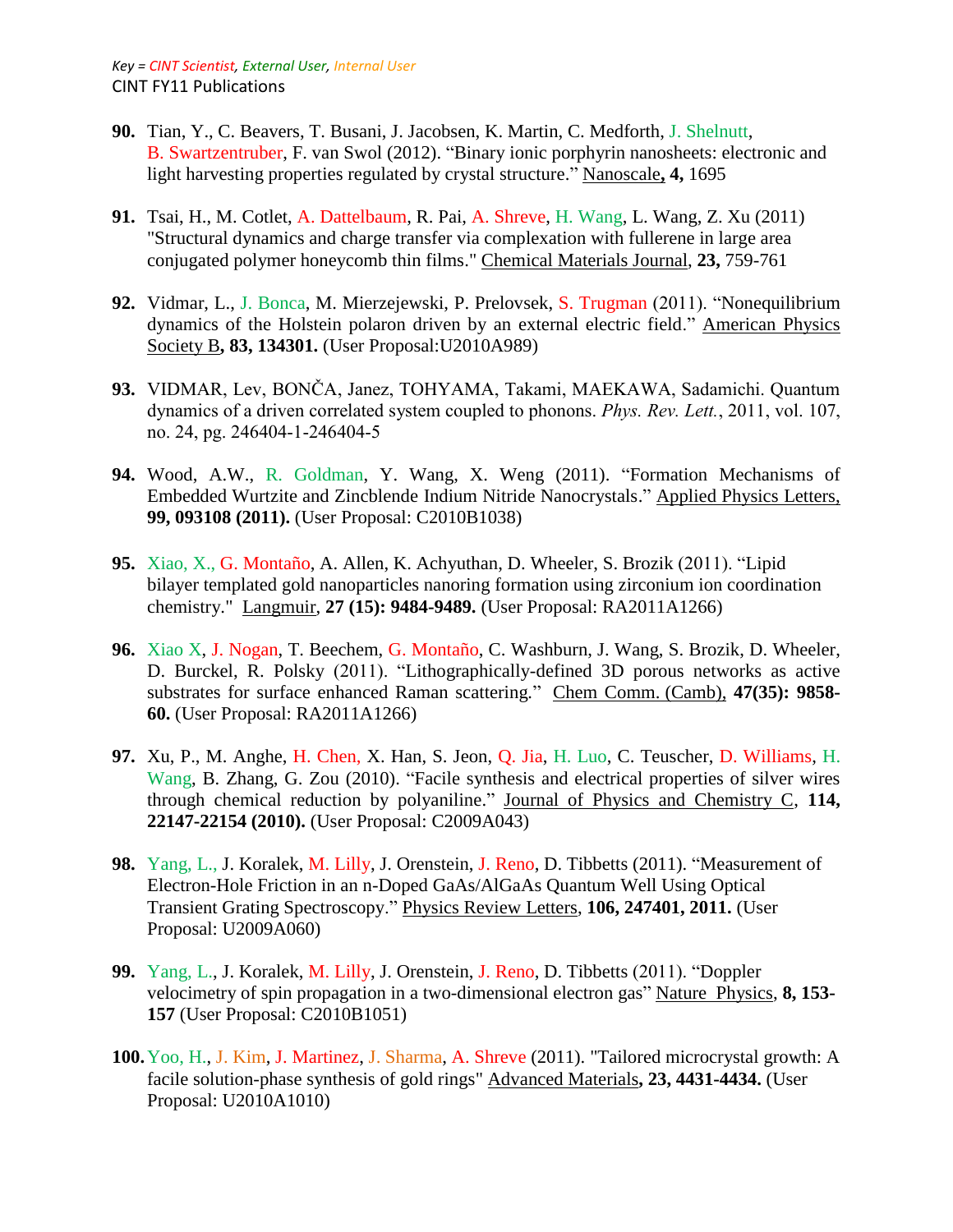- **101.**Zhang, L., L. Gui, J. Huang, S. Huang, X. Liu, Y. Liu, S. Mao, J. Sullivan, C. Wang, Z. Ye, T. Zhu (2011). "Controlling the Lithiation Induced Strain and Charging Rate in Nanowire Electrodes by Coating." American Chemical Society Nano, **5, 4800-4809** (User Proposal: C2010B1063)
	- **102.** L.Q. Zhang, X.H. Liu, Y. Liu, S. Huang, T. Zhu, L.J. Gui, S.X. Mao, Z.Z. Ye, C. M. Wang, J. P. Sullivan, J.Y. Huang, "Controlling the Lithiation-Induced Strain and Charging Rate in Nanowire Electrodes by Coating",*ACS Nano.* 5 ( 2011) 4800.
- **103.**Zhang, Y., E. Bauer, K. Blackmore, A. Burrell, L. Civale, N. Haberkorn, M. Hawley, Q. Jia, J. Lee, C. Li, N. Mara, T. McCleskey, F. Ronning, R. Schulze, T. Tajima, H. Wang, M. Zhuo (2011). "Epitaxial superconducting delta-MoN films by a chemical solution method." J. Am. Chem. Soc, **133**, 20735 (User Proposal: U2009B059)
- **104.**Zhong, L., J. Huang, X. Liu, S. Mao, C. Wang, G. Wang (2011). "Multiple-stripe lithiation mechanism of individual SnO2 nanowires in a flooding geometry." Physics Review Letters, **106,** 248302 (User Proposal: C2010B1063)
- **105.**Zhuo, M.J., R. Dickerson, E. Fu, Q. Jia, A. Misra, M. Nastasi, M., Uberuaga, R., Wang, Y., Yan, L., Zhang, Y., "*Interface-enhanced defect absorption between epitaxial anatase TiO<sup>2</sup> film and single crystal SrTiO3,*" **Scripta Materialia 65, 807-810 (2011).** (User Proposal: U2010B1098)
- **106.**Zou, G., Baily, S., Bauer, E., Burrell, A., Civale, L., Haberkorn, N., Jia, Q., Luo, H., MacManus-Driscoll, J., McCleskey, T., Xiong, J., Zhang, Y., Zhu, Y.T., "*Highly aligned carbon nanotube forests coated by superconducting NbC,*" **Nature Communications Journal 2, 248 (2011).** (User Proposal: U2009B059)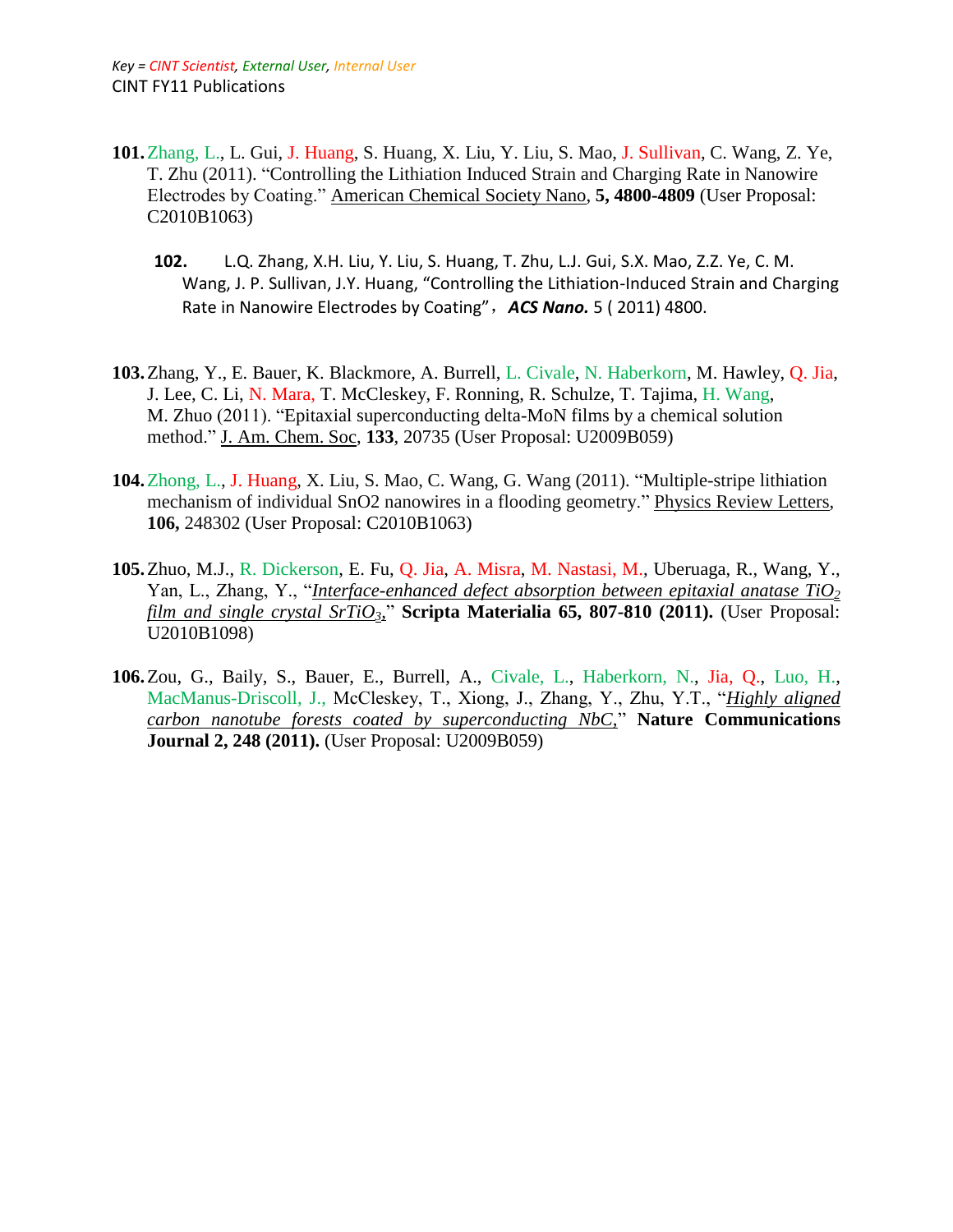### **Internal User:**

- **107.**Alexandrov, B., Bishop, A., Booshehri, L., Chen, H.T., Chong, S., Dagon, Y., Ludmil, B., Martinez, J., Mielke, C., Phipps, M., Rasmussen, K., Rodriguez, G., Usheva, A., "*Nonthermal effects of terahertz radiation on gene expression in mouse stem cells*," **Biomedical Optics Express 2, 2679-2689(2011)** (User Proposal: C2010B1102)
- **108.**Biedermann, L.B., Beechem, T. E., Howell, S., Ohta, T., Ross III, A.J., *Electrostatic transfer of patterned epitaxial graphene from SiC(000-1) to glass*, **New Journal of Physics. 12, 125016, 2010.** (User Proposal: U2009B048)
- **109.**Bock, J., Alexandrov, B., Fukuyo, Y., Kang, S., Phipps, M.L., *Mammalian Stem Cells Reprogramming in Response to Terahertz Radiation*. **Public Library of Science ONE 5(12): e15806. doi:10.1371/journal.pone.0015806** (User Proposal: C2010B1102)
- **110.**Brovelli, S., Crooker, S.A., Schaller, R.D., "*Nano-engineered electron-hole exchange interaction controls exciton dynamics in core-shell semiconductor nanocrystals*", **Nature Communications Vol. 2, Article Number 280 (2011)** (User Proposal: U2009A043)
- **111.**Burckel, D., Brener, I., Ellis, A., Ginn, J., Sinclair, M., Ten Eyck, G., Wendt, J., "*[Micrometer-Scale Cubic Unit Cell 3D Metamaterial Layers](http://onlinelibrary.wiley.com/doi/10.1002/adma.201002429/abstract)*" **Advanced Materials, Volume 22, Issue 44, 2010, Pages: 5053–5057.** (User proposal: U2010A1001)
- **112.**Burckel, D., Brener, I., Ellis, A., Sinclair, M., Ten Eyck, G., Wendt, J., "*Fabrication of 3D Metamaterial Resonators Using Self-Aligned Membrane Projection Lithography*", **Advanced Materials, Volume 22, Issue 29, pages 3171–3175, August 3, 2010** (User Proposal: U2007A191)
- **113.**Chen, H., Azad, A., O'Hara, J., Taylor, A., "*Manipulation of terahertz radiation using metamaterials,*" **Laser Photon. Review 5, 513 (2011)**. (User Proposal: U2010A985)
- **114.**Chen, H., Azad, A., Jia, Q., O'Hara, J., Singh, R., Taylor, A., Trugman, S., Yang, H., "*Superconducting Terahertz Metamaterials*," **in Ultrafast Phenomena XVII, Oxford University Press, p. 637 (2011).** (User Proposal: U2010A985)
- **115.**Chen, H., Azad, A., Jia, Q., O'Hara, J., Singh, R., Taylor, A., Trugman, S., Yang, H., "*Tuning the resonance in high temperature superconducting metamaterials*," **Physics Review Letter 105, 247402 (2010).** (User Proposal: U2010A985)
- **116.**Chen, H., Azad, A., Chowdhury, D., Jia, Q., O'Hara, J., Reiten, M., Singh, R., Taylor, A., Trugman, S., Zhou, J.; *Active Terahertz metamaterials*: **IRMMW Conference (2011)** (User proposal: U2010A985)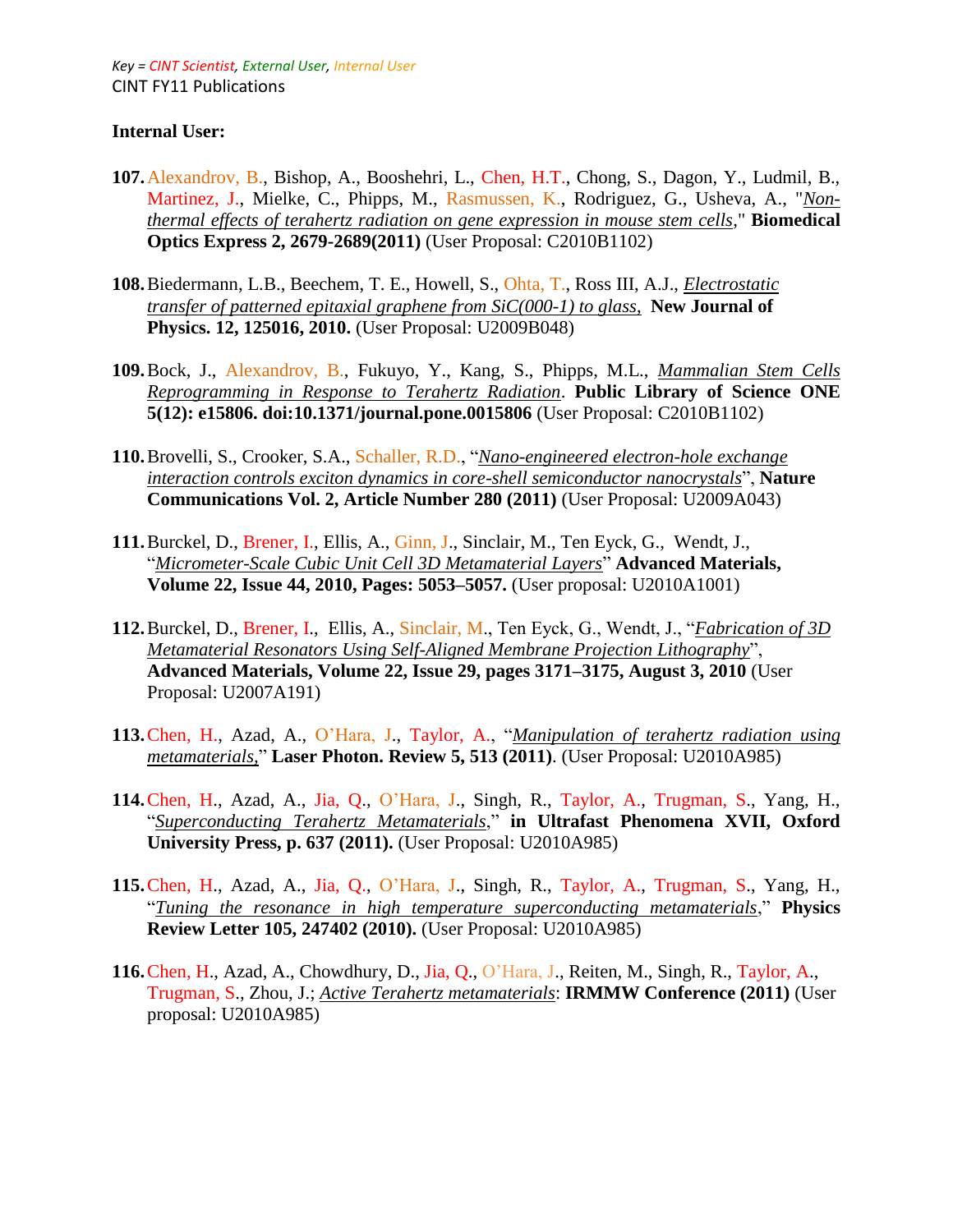- **117.**Duque, J., Chen, H., Doorn, S., Kilina, S., Shreve, A., Swan, A., Tretiak, S., Tu, X., Zheng, M., *"Violation of the Condon approximation in semiconducting carbon nanotubes,"* **American Chemical Society Nano 5 (2011) 5233-5241.** (User Proposal: U2010A946)
- **118.**Dyer, G. C., Aizin, G. R., Allen, S. J., Mikalopas, J., Reno, J. L., Shaner, E. A, Vinh, N. Q, *A terahertz plasmon cavity detector*, **Applied Physics Letters 97, 193507 (2010).** (User Proposal: C2010A962)
- **119.**Dyer, G. C., Aizin, G. R., Allen, S. J., Preu, S., Reno, J. L., Shaner, E. A., Vinh, N. Q., *Onchip 2D Plasmonic Wave Vector Engineering in Si Lens Coupled Terahertz Detectors*, **19th International Conference on Electronic Properties of 2-Dimensional Systems (EP2DS19), July 25-29, 2011, Tallahassee, Florida.** (User Proposal: C2010A962)
- **120.**Gabbay, A., Brener, I., Gin, A., Reno, J. L., Shaner, E.,Sinclair, M. B., Wanke, M. C., Wendt, J. R., *Interaction between metamaterial resonators and intersubband transitions in semiconductor quantum wells*, **Applied Physics Letters 98, 203103, 2011.** (User Proposal: C2009B040)
- **121.**Gabbay, A., Brener, I., Gin, A., Reno, J. L., Shaner, E., Sinclair, M. B., Wanke, M. C., Wendt, J., *Interaction between Metamaterial Resonators and Intersubbband Transitioins in Quantum Wells*, **Conference on Lasers and Electro-Optics (CLEO), 5/1-6/2011, Baltimore, MD.** (User Proposal: C2010A962)
- **122.**Gabbay, A., Gin, A., Reno, J. L., Shaner, E. A., Sinclair, M. B., Wanke, M. C., Wendt, J., Peters, D. W., Miao, X., Passmore, B. S., Shelton, D. J., Ginn, J. C., Boreman, G. D., Vangala, S., Goodhue, W., Brener, I., *Interactions in Planar Metamaterials nad their Use for Active Tuning*, **Metamorphose, 10/10-15/11, Barcelona, Spain.** (User Proposal: C2010A962)
- **123.**Gabbay, A., Brener, I., Gin, A., Reno, J., Shaner, E., Sinclair, M., Wanke, M., Wendt, J., "*[Interaction between metamaterial resonators and intersubband transitions in](http://apl.aip.org/resource/1/applab/v98/i20/p203103_s1)  [semiconductor quantum wells"](http://apl.aip.org/resource/1/applab/v98/i20/p203103_s1)*, **Applied Physics Letters 98, 203103 (2011).** (User Proposal: C2009B040)
- **124.**Garcia-Santamaria, F., Brovelli, S., Ranjani, V., "*Breakdown of volume scaling in auger recombination in CdSe/CdS Heteronanocrystals: The role of the core-shell interface*", **Nano letters Vol. 11, Issue 2.** (User Proposal: U2010A955)
- **125.**Greene, A.C., Bachand, G.D., James, C.D., Washburn, C.M., "*Combined chemical and topographical guidance cues for directing cytoarchitectural polarization in dissociated primary neurons*," **Biomaterials 2011; 32, pp. 8860-8869.** (User Proposal: C2010A931)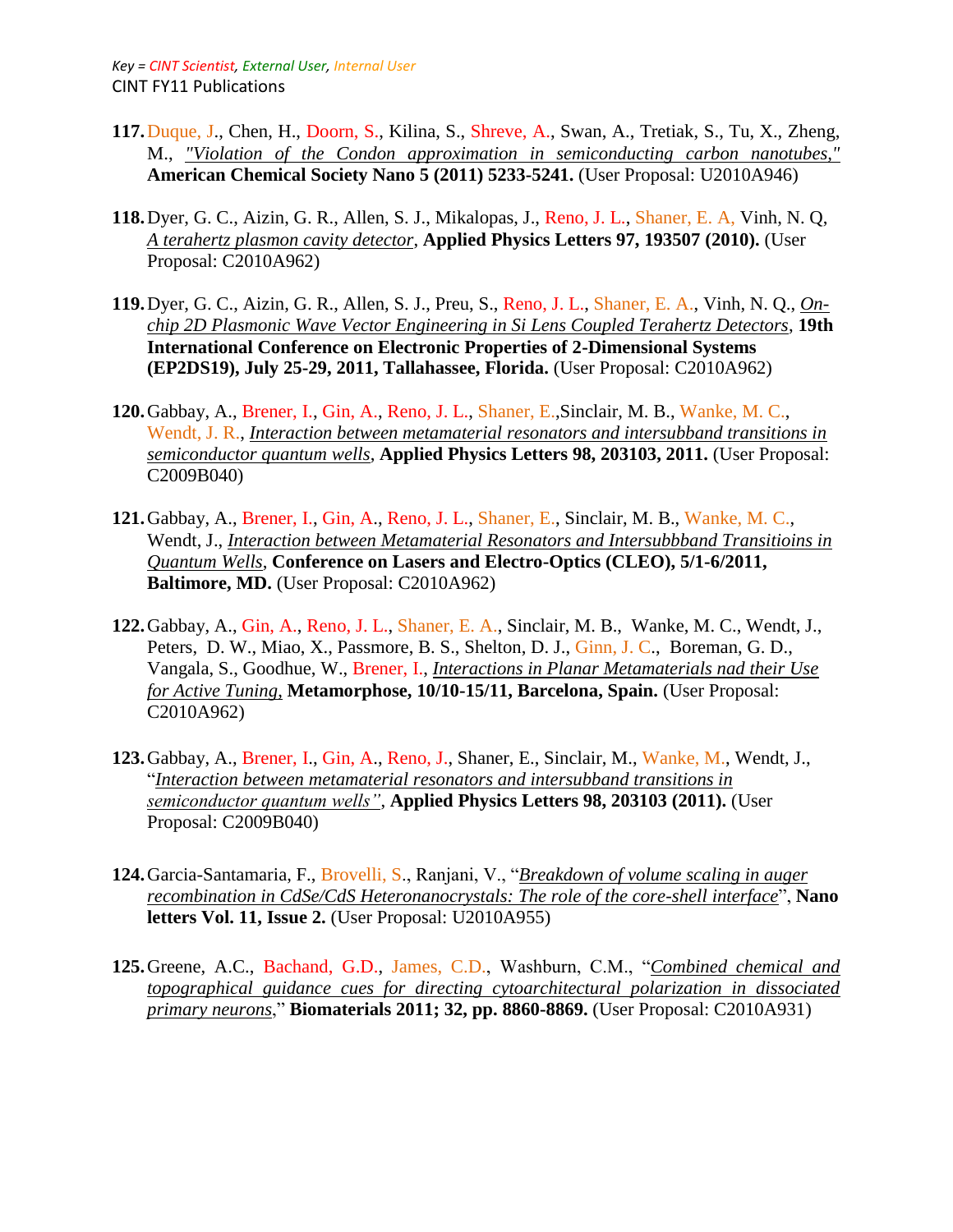- **126.**Harper, J.C., Ashley, C. E., Brinker, C. J., Brinker, L.M., Brozik, S.M., Carnes, E. C., Davis, R.W., Jones, H.D.T., Kaehr, B., Khirpin, C.Y., Lopez, D.M., Savage, T., *Celldirected integration into 3D lipid-silica nanostructured matrices.*, **American Chemical Society Nano 4, 5539–5550. (2010)** (User Proposal: U2010B1047)
- **127.**Hopkins, P.E., Brinker, C.J., Dunphy, D., Garcia, F., Kaehr, B., Koehler, T.P., Phinney, L.M., *Measuring the thermal conductivity of porous, transparent silica films with time domain thermoreflectance*, **Journal of Heat Transfer, 133, 061601. (2011)** (User Proposal: U2010B1047)
- **128.**Jung, Y., Vacic, A., Perea, D.E., Picraux, S.T., Reed, M., *Minority carrier lifetimes and surface effects in VLS-Grown axial pn junction silicon nanowires,* **Advanced Materials (in press)** (User Proposal: U2009B041)
- **129.**Khripin, C.Y., Brinker C. J., Dunphy, D.R., Grillet, A.M., Kaehr, B, Pristinski, D., *Proteindirected assembly of arbitrary three-dimensional nanoporous silica architectures***, American Chemical Society Nano, 5, 1401-1409. (2011)** (User Proposal: U2010B1047)
- **130.**Lee, K., Beechem, T. E., Friedmann, T. A., Kim S., Points M.S., Ohta, T., Tutuc E., *Magnetotransport Properties of Quasi-Free Standing Epitaxial Graphene Bilayer on SiC: Evidence for Bernal Stacking*, **Nano Letters, published online, 2011.** (User Proposal: U2009B048)
- **131.**Li, N., Mara, N., Misra, A., Nastasi, M., Wang, Y.; *Compressive flow behavior of Cu thin films and Cu/Nb multilayers containing nanometer-scale helium bubbles*: **Scripta Materialia, Vol. 64, Issue 10 (2011)** (User proposal:C2010A971)
- **132.**Neidig, M., Conradson, S., Martinez, J., Sharma, J., Shreve, A., Yeh, H.S., "*Ag K-edge EXAFS analysis of DNA-templated fluorescent silver nanoclusters: Insight into the structural origins of emission tuning by DNA sequence variations,*" **Journal of the American Chemical Society 133 (2011) 11837-11839.** (User Proposal: U2010A916)
- **133.**Pan, W., Howell S.W., Ohta, T., Ross III, A. J., *Observation of the integer quantum Hall effect in record high-mobility, uniform wafer-scale epitaxial graphene films grown on the Si-face of 6H-SiC(0001)*, **Applied Physics Letters 97, 252101, 2010. Selected for a cover of Applied Physics Letters 97, and Virtual Journal of Nanoscale Science & Technology, 23, 1, 2011.** (User Proposal: U2009B048)
- **134.** Perea, D., Dickerson, R., Li, N., Misra, A., Picraux, S.T., *Controlling Heterojunction Abruptness in VLS-Grown Semiconductor Nanowires via Catalyst Alloying*, **Nano Letters 2011, 11, 3117–3122.** (User Proposal: U2009B041)
- **135.**Reiten, M., Azad, A., O'Hara, J., Roy Chowdhury, D., Taylor, A., Zhou, J., "*Resonance tuning behavior in closely spaced inhomogeneous bilayer metamaterials*," **Applied Physics Letters 98, 131105 (2011).** (User Proposal: U2010A985)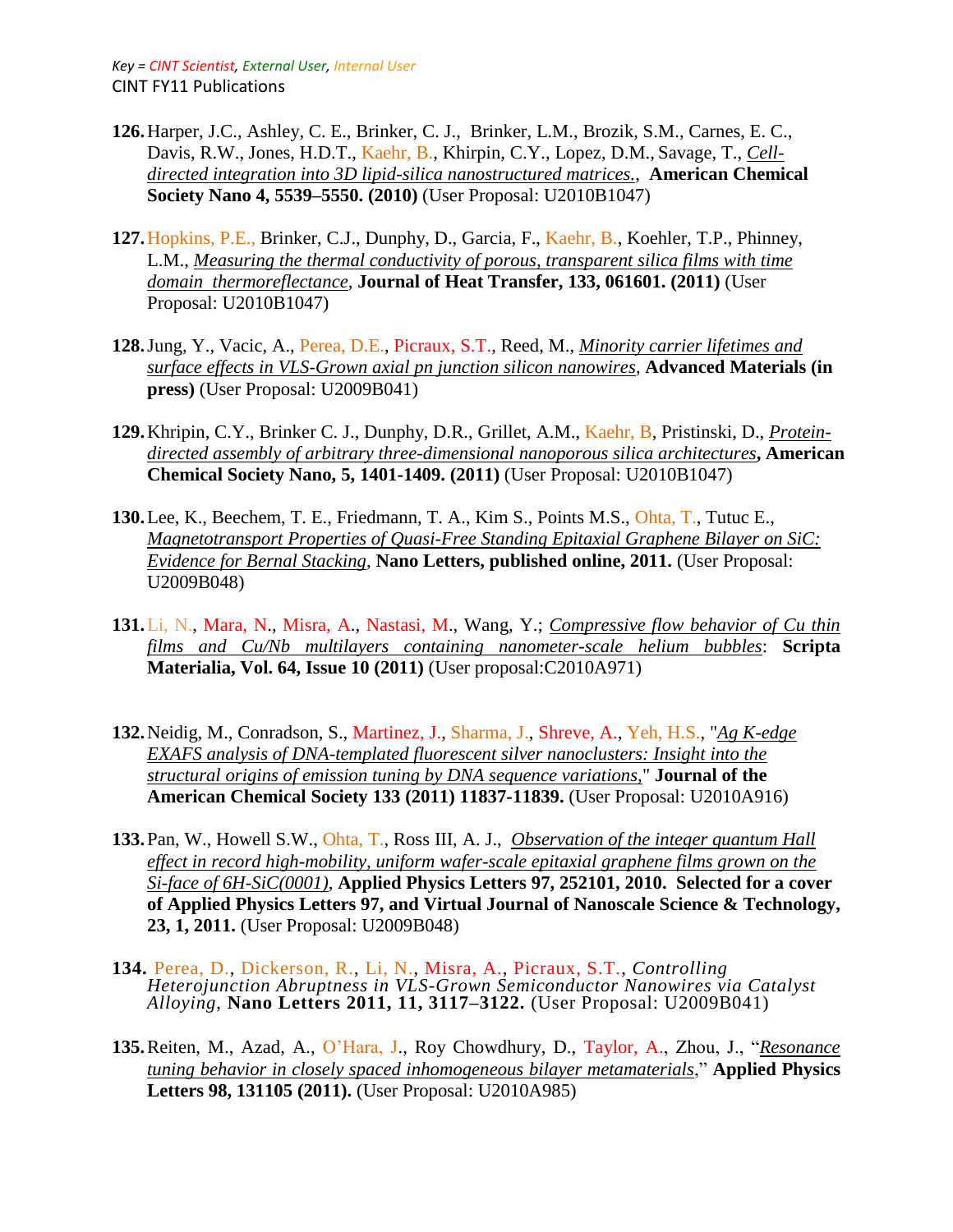- **136.**Roy Chowdhury, D., Azad, A., Chen, H., O'Hara, J., Reiten, M., Singh, R., Taylor, A., "*A broadband planar terahertz metamaterial with nested structure*" **Optics Express 19, 15818 (2011)** (User Proposal: U2010A985)
- **137.**Roy Chowdhury, D., Singh, R., O'Hara, J., Chen, H., Taylor, A., Azad, A.; *Dynamically reconfigurable terahertz metamaterial through photo-doped semiconductor*: **Applied Physics Letters 99. 231101 (2011)** (User Proposal: U2010B1078)
- **138.**Roy Chowdhury, D., O'Hara, J., Reiten, M., Singh, R., Taylor, A., Zhou, J., "*Tailored resonator coupling for modifying the terahertz metamaterial response*" **Optics Express 19, 10679 (2011)** (User Proposal: U2010A985)
- **139.**Sharma, J, Yeh, HC, Yoo, H, Werner, JH and Martinez, JS*, "Silver nanocluster aptamers: In situ generation of intrinsically fluorescent recognition ligands for protein detection,"*  **Chemical Communications**, 47, 2294-2296, (2011). User Proposal: U2010A916
- **140.**Shelton, D., Boreman, G., Brener, I., Coffey, K., Ginn, J., Peters, D., Sinclair, M., *["Strong](http://pubs.acs.org/doi/abs/10.1021/nl200689z)  [Coupling between Nanoscale Metamaterials and Phonons](http://pubs.acs.org/doi/abs/10.1021/nl200689z)*", **Nano Letters, Article ASAP, DOI: 10.1021/nl200689z, April 4, 2011.** (User Proposal: U2010A1001)
- **141.**Subramania, G., Figiel, J., Fischer, A., Lee, Y., Li, Q., Wang, G., "*Gallium Nitride Based Logpile Photonic Crystals*" **Nano Letters 2011.** (User Proposal: C2010B1049)
- **142.**Upadhya, P.C., Li, Q., Martinez, J., Prasankumar, R., Swartzentruber, B., Taylor, A., Wang, G., "*Non-degenerate pump-probe spectroscopy of single GaN nanowires*," in **Ultrafast Phenomena XVII, Oxford University Press, p. 308 (2011).** (User Proposal: U2010B1024)
- **143.**Vela, J., Chen, Y., Htoon, H., "*Effect of shell thickness and composition on blinking suppression and the blinking mechanism in 'Giant' CdSe/CdS nanocrystal quantum dots*" **Journal of biophotonics, Vol. 3, Issue 10-11.** (User Proposal: U2008A109)
- **144.**Yeh, HC, Sharma, J, Martinez, JS and Werner, JH*, "NanoCluster Beacon- A new Molecular Probe for Homogeneous Detection of Nucleic Acid Targets,"* **IEEE Nanotechnology Magazine**, 5, 28-33, (2011). User Proposal: U2010A916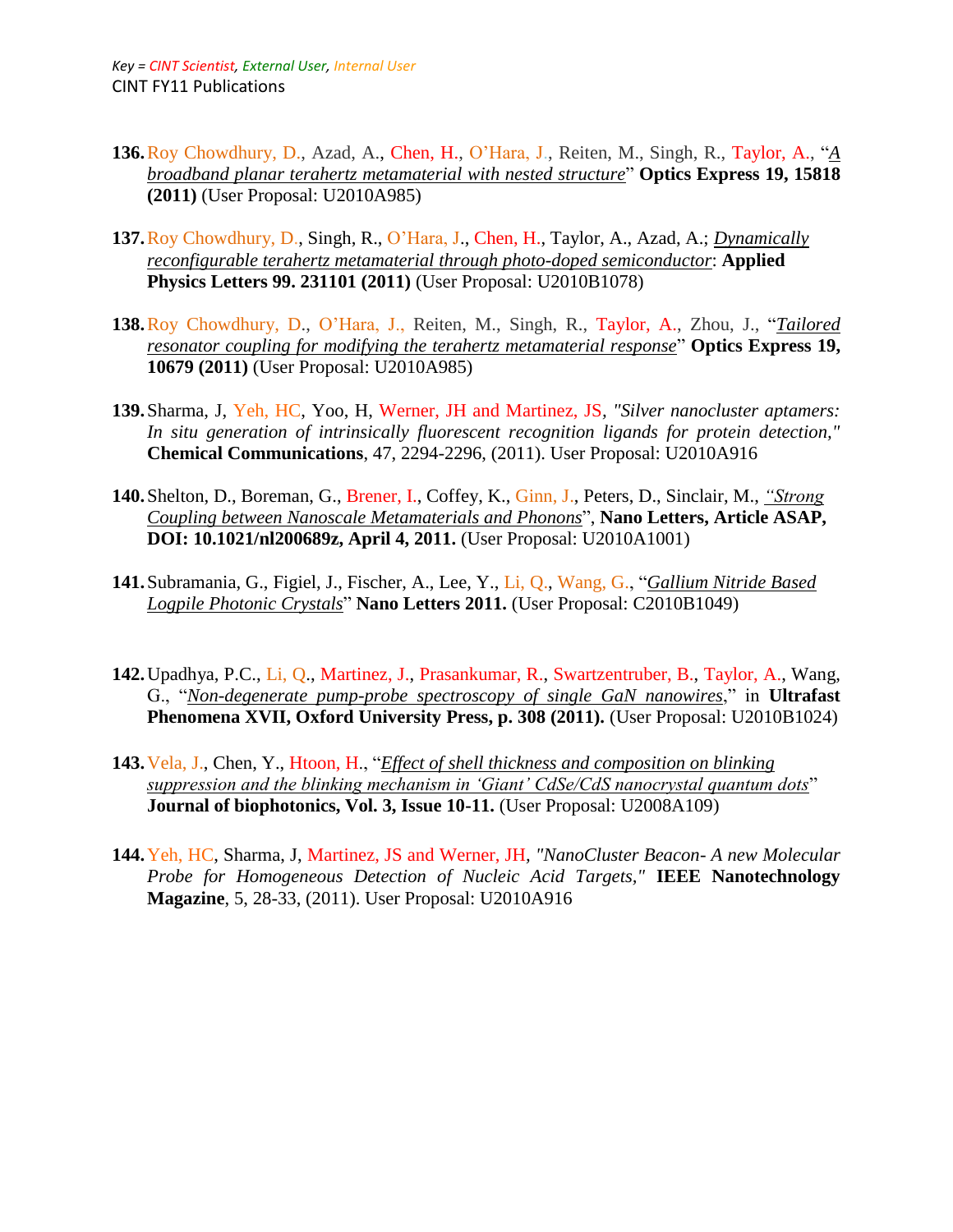### **CINT Science:**

- **145.**Achermann, M., Balet, L., Hollingsworth, J., Jeong, S., Montano, G.; *Efficient quantum dotquantum dot and quantum-dot dye energy transfer in biotemplated assemblies*: **ACS Nano 2011, 5, 1761-68** CINT Science
- **146.**An, Y., Conradson, S., Durakiewicz, T., Rodriguez, G., Taylor, A., Trugman, S., "*[Ultrafast](http://prl.aps.org/abstract/PRL/v106/i20/e207402)  Hopping Dynamics of 5f [Electrons in the Mott Insulator UO](http://prl.aps.org/abstract/PRL/v106/i20/e207402)<sup>2</sup> Studied by Femtosecond [Pump-Probe Spectroscopy](http://prl.aps.org/abstract/PRL/v106/i20/e207402)*," **Physics Review Letters 106, 207402 (2011).** (CINT Science)
- **147.**An, Y., Durakiewicz, T., Rodriguez, G., Taylor, A., "*Pump-probe reflectivity study of strongly correlated 5f electrons in UO2*," **Journal of Physics: Conference Series 273 012144 (2011).** (CINT Science)
- **148.**An. Y., Durakiewicz, T., Rodriguez, G., Taylor, A., Trugman, S., "*Probing the Ultrafast Dynamics of Ultrafast of 5f Electrons in Crystalline UO2,*" **in Ultrafast Phenomena XVII, Oxford University Press, p. 239-241 (2011).** (CINT Science)
- **149.**Bai, F., Coker, E.N., Fan, H., Haddad, R., Huang, J., Rodriguez, M.A., Sun, Z., Wu, H., *Dimensional j-Aggregates through Confined Cooperative Self-Assembly*, **Submitted,** (CINT Science)
- **150.**I.J. Beyerlein, Alexander, D., Bhattacharyya, D., Mara, N., Necker, C., *Texture evolution via combined slip and deformation twinning in rolled silver-copper eutectic nanocomposite*: **International Journal of Plasticity, Vol. 27, iss. 1, p.121-146 (2011).**
- **151.**Burckel, D., Brener, I., Sinclair, M., Wendt, J., *["Dynamic membrane projection](http://www.opticsinfobase.org/view_article.cfm?gotourl=http%3A%2F%2Fwww.opticsinfobase.org%2FDirectPDFAccess%2F7D6A69A1-CE6E-FE91-353A1AB6EE90915A_221981.pdf%3Fda%3D1%26id%3D221981%26seq%3D0%26mobile%3Dno&org=)  [lithography](http://www.opticsinfobase.org/view_article.cfm?gotourl=http%3A%2F%2Fwww.opticsinfobase.org%2FDirectPDFAccess%2F7D6A69A1-CE6E-FE91-353A1AB6EE90915A_221981.pdf%3Fda%3D1%26id%3D221981%26seq%3D0%26mobile%3Dno&org=)*", **Optical Materials Express, Vol. 1 Issue 5, pp.962-969 (2011)**. (CINT Science)
- **152.**Burke, P.J.; Jain, D.; Rouhi, N.; Rutherglen, C.; Densmore, C.G.; and Doorn, S.K.; "*Effect of Source, Surfactant, and Deposition Process on Electronic Properties of Nanotube Arrays*", **J. Nanomat., 2011, 2011, 174268.** CINT Science.
- **153.**Dani, K., Brueck, S., Ku, Z., Prasankumar, R., Taylor, A.J., Upadhya, P., *Ultrafast nonlinear optical spectroscopy of a dual-band negative index metamaterial all-optical switching device*, **Vol. 19, No. 5 Optics Express 3973.** (CINT Science)
- **154.**Dani, K., Ajayan, P.M., Dattelbaum, A.M., Galande, C., Htoon, H., Lee, J., Mohite, A., Prasankumar, R., Sharma, R., Taylor, A.J., *Observation of the relativistic response of an electron-hole plasma in graphene on femtosecond timecales*, **CLEO Proceedings, Nonlinear Optices, 2011, paper: NFB2.** (CINT science)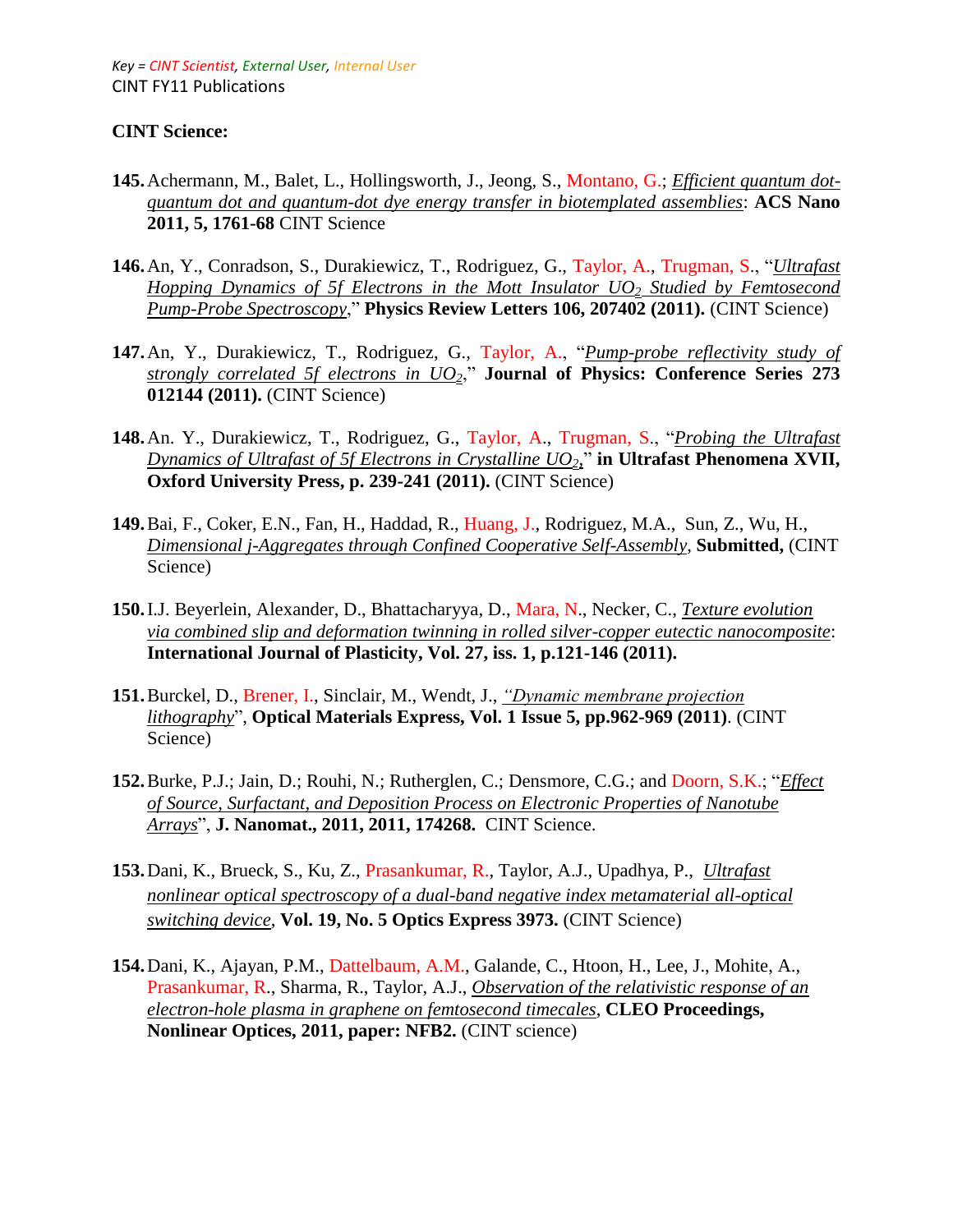- **155.**D'Archangel, J., Boreman, G., Brener, I., Shelton, D., Sinclair, M., *["Releasable infrared](http://avspublications.org/jvstb/resource/1/jvtbd9/v29/i5/p051806_s1?isAuthorized=no)  [metamaterials](http://avspublications.org/jvstb/resource/1/jvtbd9/v29/i5/p051806_s1?isAuthorized=no)*", **J. Vac. Sci. Technol. B 29, 051806 (2011) (doi:10.1116/1.3633695).**  (CINT Science)
- **156.**Dayeh, S.A., Huang, J, Mack, N.H., Picraux, S.T., *Advanced core/multishell germanium/silicon nanowire heterostructures: The Au-diffusion bottleneck,* **Applied Physics Letters 99, 023102 (2011).** (CINT Science)
- **157.**Dayeh, S.A., Gin, A.V., Picraux, S.T., *Advanced core/multi-shell germanium/silicon nanowire heterostructures: Morphology and transport*, **Applied Physics Letters 98, 163112 (2011).** (CINT Science)
- **158.**Dayeh, S.A., Gin, A.V., Huang, J., Picraux, S.T., *Elimination of Gold Diffusion in the Heterostructure Core/Shell growth of High Performance Ge/Si Nanowire HFETs*, **Proceedings of the IEEE Nano 2010 Intl. Conference, Seoul, Korea, 2010.** (CINT Science)
- **159.**Dayeh, S.A., Gin, A.V., Huang, J., Picraux, S.T., *Synthesis, Fabrication, and Characterization of Ge/Si Axial Nanowire Heterostructure Tunnel FETs*, **Proceedings of the IEEE Nano 2010 Intl. Conference, Seoul, Korea, 2010.** (CINT Science)
- **160.**Dayeh, S.A., Gin, A.V., Huang, J., Li, N., Picraux*,* S.T., Wang, J., *Growth, Defect Formation and Morphology Control of Germanium-Silicon Semiconductor Nanowire Heterostructures***, Nano Letters: 10.1021/nl202126q.** (CINT Science)
- **161.**Dayeh, S.A., Picraux, S.T., *Axial Ge/Si Nanowire Heterostructure Tunnel FETs*, **Electrochemical Society Transactions, - Las Vegas, NV Volume 33, SiGe, Ge, and Related Compounds 4: Materials, Processing, and Devices, D. Harame, Ed., (Electrochemical Society, New Jersey, 2010).** (CINT Science)
- **162.**Dayeh, S.A., Picraux, S.T., *Ge/Si Core/Multi-shell Heterostructure FETs*, **Electrochemical Society Transactions, - Las Vegas, NV Volume 33, SiGe, Ge, and Related Compounds 4: Materials, Processing, and Devices, D. Harame, Ed., (Electrochemical Society, New Jersey, 2010).** (CINT Science)
- **163.**Dayeh, S.A., Picraux, S.T., *Direct Observation of Nanoscale Size Effects in Ge Semiconductor Nanowire Gr*owth, **Nano Letters 10, 4032 (2010).** (CINT Science)
- **164.**Dayeh, S.A., Gin, A.V., Huang, J., Li, N., Picraux, S.T., Wang, J., *Growth, Defect Formation, and Morphology Control of Germanium\_Silicon Semiconductor Nanowire Heterostructures*, **Nano Letters 11, 4200 (2011),** (CINT Science)
- **165.** Driehorst, T., Fygenson, D., Goodwin, P., O'Neill, P., Pennathur, S.; *Distinct conformations of DNA-stabilized fluorescent silver nanoclusters revealed by electrophoretic mobility and diffusivity measurements*: **Langmuir, Vol. 27, Issue 14 (2011).**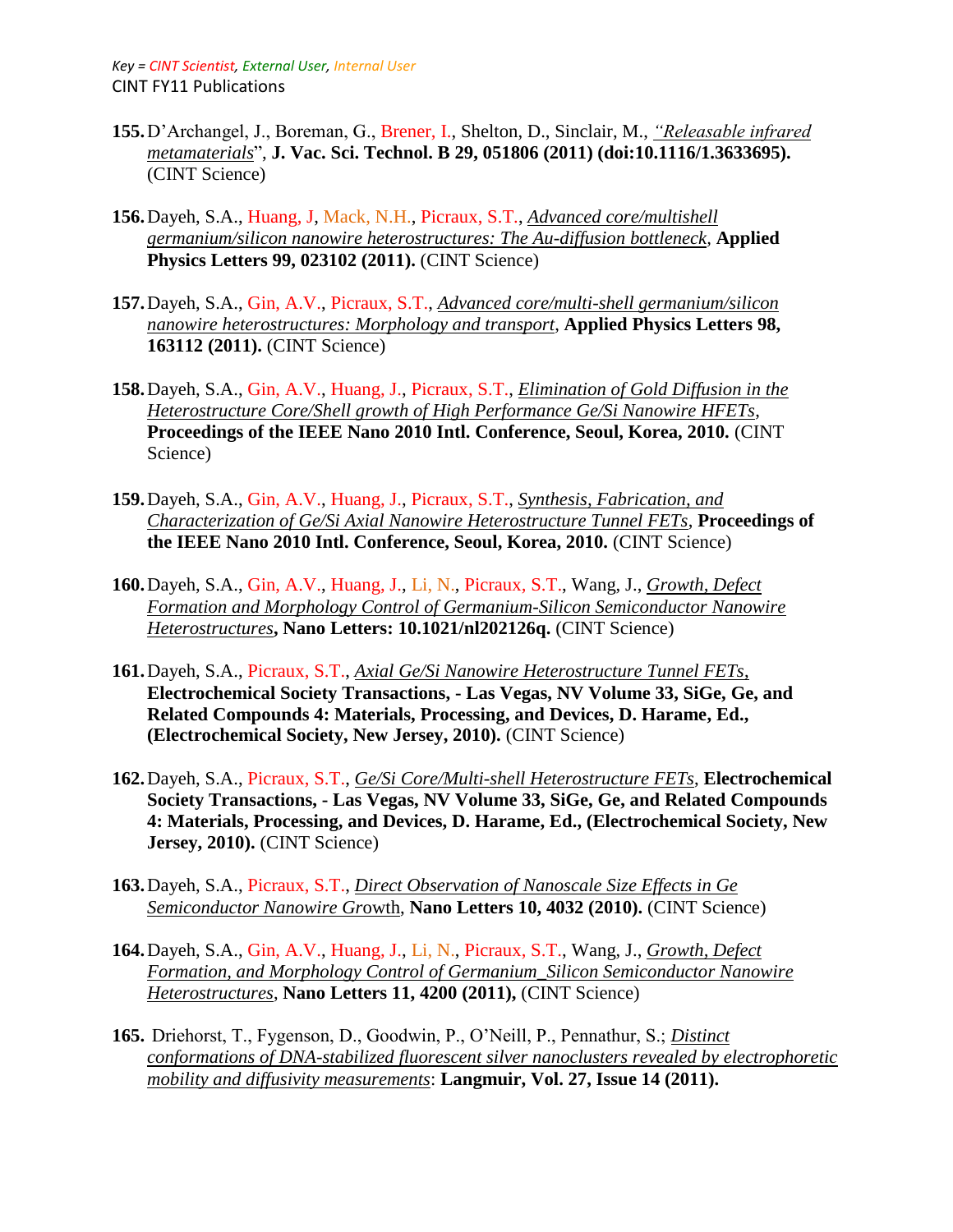- **166.**Crochet, J.J.; Hoseinkhani, S.; Luer, L.; Hertel, T.; Doorn, S.K.; Lanzani, G.; "*Free-Carrier Generation in Aggregates of Single-Wall Carbon Nanotubes by Photoexcitation in the Ultraviolet Regime*", **Phys. Rev. Lett., 2011, 107, 257402.** Internal CINT Science
- **167.**Gaiotto, T., Bradbury, A., Gnanakaran, G., Goodwin, P., Jung, J., Nguyena, H., Schmidt, J., Waldo, G.,; *A photophysical study of two fluorogen-activating proteins bound to their cognate fluorogens*: **Single Molecule Spectroscopy and Imaging IV, Vol. 7905.**
- **168.**Gilbertson, S., Dakovski, G., Dattelbaum, A., Durakiewicz, T., Zhu, J., Dani, K., Mohite, A., Rodriguez, A.; *Tracing ultrafast separation and coalescence of carriers in graphene with time-resolved photoemission* , **J. Phys. Chem. Lett, 3, 64 (2012).** (CINT science)
- **169.**Goertz, M.P., Marks, L.E. & Montaño, G.A.; Biomimetic Monolayer and Bilayer Membranes Made from Amphiphilic Block Copolymer Micelles*:* **ACS Nano 6, 1532 (2012)**
- **170.**Goertz, M.P., Goyal, N., Bunker, B.C., Montaño, G.A.; Substrate effects on interactions of lipid bilayer assemblies with bound nanoparticles*.* **J. Coll. & Interf. Sci. 258 (2): 635-638 (2011)**
- **171.**Goertz, M.P., Goyal, N., Montaño, G.A. & Bunker, B.C.; *Lipid bilayer reorganization under extreme pH conditions*. **Langmuir. 27 (9): 5481-5491. (2011)**
- **172.**Haraldsen, J., Balatsky, A., Trugman, S.; *Induced polarization at a paraelectric/superconducting interface*: **Phys. Review B 84, 020103 (2011)** CINT **SCIENCE**
- **173.**Haroz, E.H.; Duque, J.G.; Rice, W.D.; Densmore, C.G.; Kono, J.; Doorn, S.K.; *"Resonant Raman Spectroscopy of Armchair Carbon Nanotubes: Absence of Broad G-Feature*", *Phys. Rev. B*, **2011**, *84*, 121403 (R). CINT User Project # U2010A1006.
- **174.**Harris, C.T., Chen, G., Huang, J., Martinez, J.A., Shaner, E.A., Sullivan, J.P., Swartzentruber, B., *Fabrication of a nanostructure thermal property measurement platform,*  **Nanotechnology 22, 275308 (2011) doi:10.1088/0957-4484/22/27/275308.** (CINT Science)
- **175.**Huang, J., Li, Q., Mao, S.X., Wang, G.T.*,* Zheng, H., *In Situ Nanomechanics of GaN Nanowires,* **Nano Letters 11, 1618-1622 (2011), dx.doi.org/10.1021/nl200002x.** (CINT Science)
- **176.**Huang, J., Liu, X., *In-situ TEM electrochemistry of anode materials in lithium ion batteries*, **Eng. Env. Sci. DOI: 10.1039/c1ee01918j (Invited Perspective).** (CINT Science)
- **177.** Hudak, N., Huber, D.; *Nanostructured lithium-aluminum alloy electrodes for Lithium-Ion batteries*: **ECS Transactions 2011.** CINT SCIENCE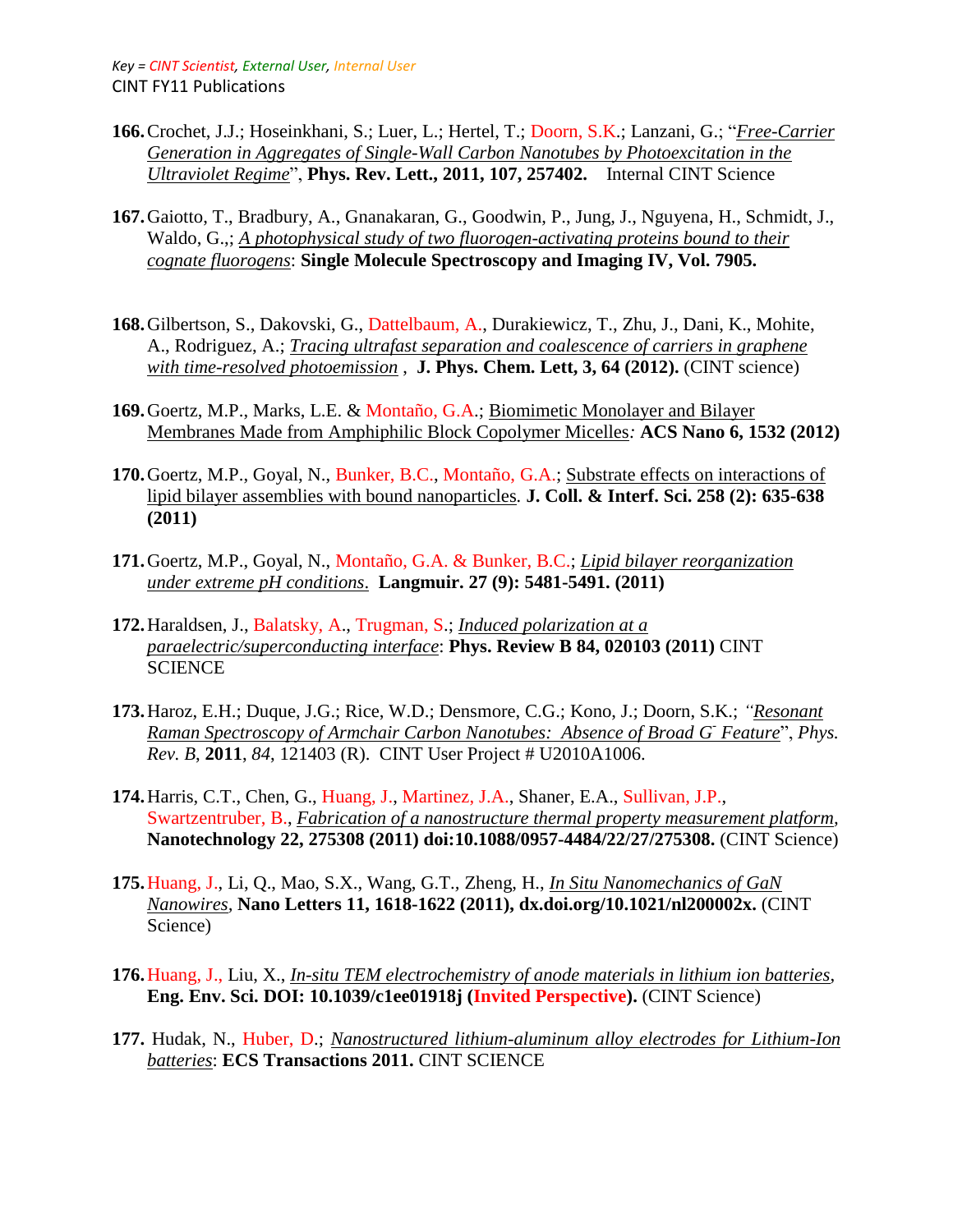- **178.**Hudak, N., Huber, D.; *Size Effects in the Electrochemical Alloying and Cycling of Electrodeposited Aluminum with Lithium,* **J. Electrochem. Soc. 159, A688 (2011).** CINT SCIENCE
- **179.**Kar, A., Dayeh, S., Picraux, S., Prasankumar, R., Taylor, A., Upadhya, P., "*Probing ultrafast carrier dynamics in silicon nanowires*," **IEEE J. Selected Topics in Quantum Electronics, 17, 889 (2011)**. (CINT Science)
- **180.**Katzenmeyer, M., Cederberg, J., Huang, J., Lensch-Falk, J.L., Leonard, F., Talin, A.A., Toimil-Molares, M.E., *Observation of Space-Charge-Limited Transport in InAs Nanowires,*  **IEEE Transactions on Nanotechnology 10, 92-95 (2011).** (CINT Science)
- **181.**Kim, Y., Baldwin, K., Budiman, A., Han, S., Mara, N., Misra, A.; *Microcompression Study of Al-Nb Nanoscale multilayers*: **Journal of Materials Research 27, 592 (2012).**
- **182.**Lee, J., Dani, K., Mohite, A., Prasankumar, R., Sharma, R., Taylor, A., "*Probing intraband conductivity dynamics in graphene*," **in Ultrafast Phenomena XVII, Oxford University Press, p. 239 (2011)**. (CINT Science)
- **183.**Li, X.; Thompson, J.D.; Zhang, Y.; Brady, C.I.; Zou, G.; Mack, N.H.; Williams, D.; Duque, J. G.; Jia, Q.; Doorn, S.K.; "Efficient Synthesis of Tailored Magnetic Carbon Nanotubes via a Noncovalent Chemical Route", **Nanoscale, 2011, 3, 668.** CINT Science
- **184.**Liu, W., Bradford, P., Jia, Q., Li, Q., Qiu, Y., Wang, X., Xu, G., Yuan, F., Zhang, X., Zhang, Y., Zhao, H., Zhu, Y., "*Producing superior composites by winding carbon nanotubes onto a mandrel under a poly(vinyl alcohol) spray,*" **Carbon 49, 4786-4791 (2011).** CINT SCIENCE
- **185.**Liu, X., Huang, J., Huang, S., Mao, S.X., Zhong, L., Zhu, T., *Size dependent fracture of silicon nanoparticles during lithiation,* **ACS Nano 6, 1522 (2012).** (CINT Science)
- **186.**Liu, X., Huang, J., Huang, S., Li, J., Picraux, S.T., Zhu, T., *Reversible nanopore formation in Ge nanowires during lithiation-delithiation cycles: an in situ TEM study,* **Nano Lett. 11, 3991 (2011)** (CINT Science)
- **187.**Liu, Y., Huber, D.L., Hudak, N.H., Limmer, S.J., Sullivan, J.P., Yelton, W.G., and, *In situ TEM observation of pulverization of aluminum nanowires and evolution of the thin surface Al2O3 layers during lithiation-delithiation cycles,* **Nano Letters 11. 4188 (2011).** (CINT Science)
- **188.**Lu T., Bishop, N., Carroll, M.*,* Cederberg, J., Dominguez, J., Kotula, P., Lilly, M., Means, J., Pluym, T., Tracy, L., *Enhancement-mode buried strained silicon channel quantum dot with tunable lateral geometry,* **Applied Physics Letters 99, 043101,(2011).** (CINT Science)
- **189.**Mafra, D.L., Doorn, S.K., Moujaes, E.A., "*A study of inner process double-resonance Raman scattering in bilayer graphene*", **Carbon, Vol. 49, Issue 5.** (CINT Science)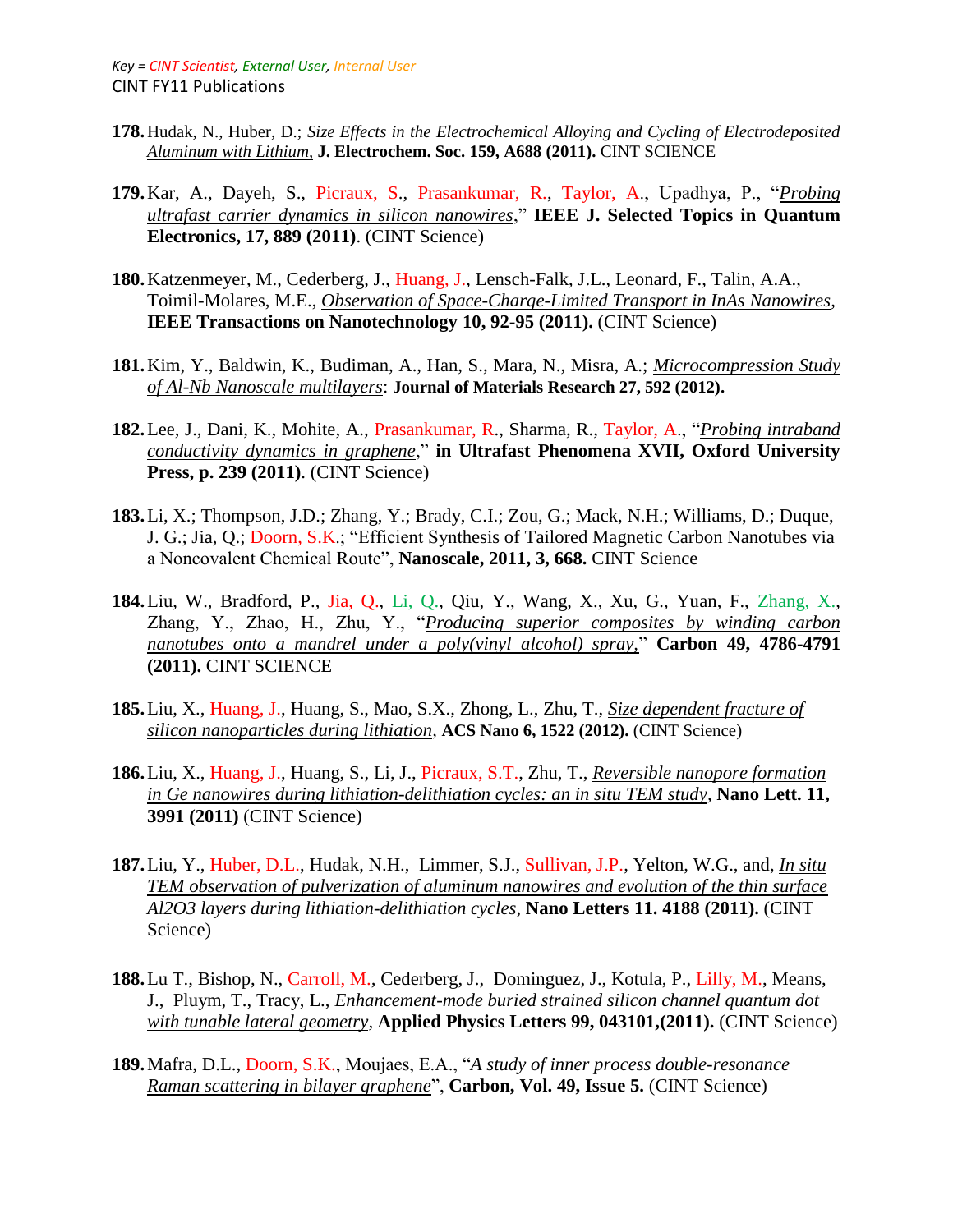- **190.**Magana, D., Dyer, R., Parul, D., Shreve, A., "*Implementation of time-resolved step-scan Fourier transform infrared (FT-IR) spectroscopy using a kHz repetition rate pump laser*," **Applied Spectroscopy 65 (2011) 535-542.** (CINT Science)
- **191.**Nenoff, T., Hanson, D.J., Huang, J., Jacobs, B.W., Provencio, P., Robinson, D., *Synthesis and Low Temperature In-situ Sintering of Uranium Oxide Nanoparticles,* **Chemistry of Materials 23, 5185 (2011).** (CINT Science)
- **192.**Park, H., Jia, Q., Li, Y., Xiong, J., "*Dielectric properties of epitaxial Ba1-xSrxTiO<sup>3</sup> films on MgO substrates*," **Functional Materials Lett. 4, 41-44 (2011).** (CINT Science)
- **193.**Seo, M., Dayeh, S.A, Martinez, J., Picraux, S.T., Prasankumar, R.P.*,* Swartzentruber, B., Taylor, A.J., Upadhya, P., *Understanding ultrafast carrier dynamics in single quasi-onedimensional Si nanowires*, **Nano Letters 2011 (submitted).** (CINT Science)
- **194.**Singh, R., Azad, A., Chen, H., Jia, Q., Taylor, A., "*Thermal tunability in terahertz metamaterials fabricated in strontium titanate single-crystal substrates*," **Optics Letters 36, 1230 (2011).** (CINT Science)
- **195.**Wang, J., Beyerlein, I., Bhattacharyya, D., Mara, N.; *Interface-facilitated deformation twinning in copper within submicron Ag-Cu multilayered composites:* **Scripta Materialia, Vol. 64, iss. 12, p. 1083-1086 (2011)**
- **196.**Wei, Q., Li, N., Mara, N., Misra, A., Nastasi, M.; *Suppression of irradiation hardening in nanoscale V/Ag multilayers*: **Acta Materialia (2011) Vol. 59, Issue 16.** CINT Science
- **197.**Wendt, J., Brener, I., Burckel, D., Ellis, A., Sinclair, M., Ten Eyck, G., *["Fabrication](http://avspublications.org/jvstb/resource/1/jvtbd9/v28/i6/pC6O30_s1?isAuthorized=no)  [techniques for three-dimensional metamaterials in the midinfrared](http://avspublications.org/jvstb/resource/1/jvtbd9/v28/i6/pC6O30_s1?isAuthorized=no)*", **Journal of Vacuum Science and Technology B 28**, **C6O30 (2010).** (CINT Science)
- **198.**Zhang, S., Huang, J., Li, T., Shenoy, V., *Low-Dimensional Carbon Nanomaterials: Synthesis, Properties, and Applications,* **Journal of Nanomaterials 2011, Article ID 518189, DOI: 1155/2011/518189 (Editorial).** (CINT Science)
- **199.**[Zhang, Y.,](https://oppie.lanl.gov/oppie/service?url_ver=Z39.88-2004&rft_id=info:lanl-repo/oppie&svc_val_fmt=http://oppie.lanl.gov/openurl/oppie.html&svc_id=info:lanl-repo/svc/oppie/solr-bib-search&svc.oparam2=0&svc.oparam3=25&svc.oparam4=score%20desc&svc.oparam1=name:%22Zhang,%20Y.%20%22) [Haberkorn, N.,](https://oppie.lanl.gov/oppie/service?url_ver=Z39.88-2004&rft_id=info:lanl-repo/oppie&svc_val_fmt=http://oppie.lanl.gov/openurl/oppie.html&svc_id=info:lanl-repo/svc/oppie/solr-bib-search&svc.oparam2=0&svc.oparam3=25&svc.oparam4=score%20desc&svc.oparam1=name:%22Haberkorn,%20N.%20%22) Mara, N.A., [Ronning, F.,](https://oppie.lanl.gov/oppie/service?url_ver=Z39.88-2004&rft_id=info:lanl-repo/oppie&svc_val_fmt=http://oppie.lanl.gov/openurl/oppie.html&svc_id=info:lanl-repo/svc/oppie/solr-bib-search&svc.oparam2=0&svc.oparam3=25&svc.oparam4=score%20desc&svc.oparam1=name:%22Ronning,%20F.%20%22) Wang, H.; *Epitaxial Superconducting -MoN Films Grown by a Chemical Solution Method:* **Journal of the American Chemical Society (2011) Vol.133, iss.51, p.20735-20737**
- **200.**Mednikov, E., Dahl, L., Ivanov, S., "*CO-Induced Formation of an Interpenetrating Bicuboctahedral Au2Pd<sup>18</sup> Kernel in Nanosized Au2Pd28(CO)26(PEt3)10: Formal Replacement of an Interior (μ12-Pd)<sup>2</sup> Fragment in the Corresponding Known Isostructural Homopalladium Pd30(CO)26(PEt3)<sup>10</sup> with Nonisovalent (μ12-Au)<sup>2</sup> and Resulting Experimental/Theoretical Implications*", **Inorg. Chem. 2011, 50(22), 11795-11806**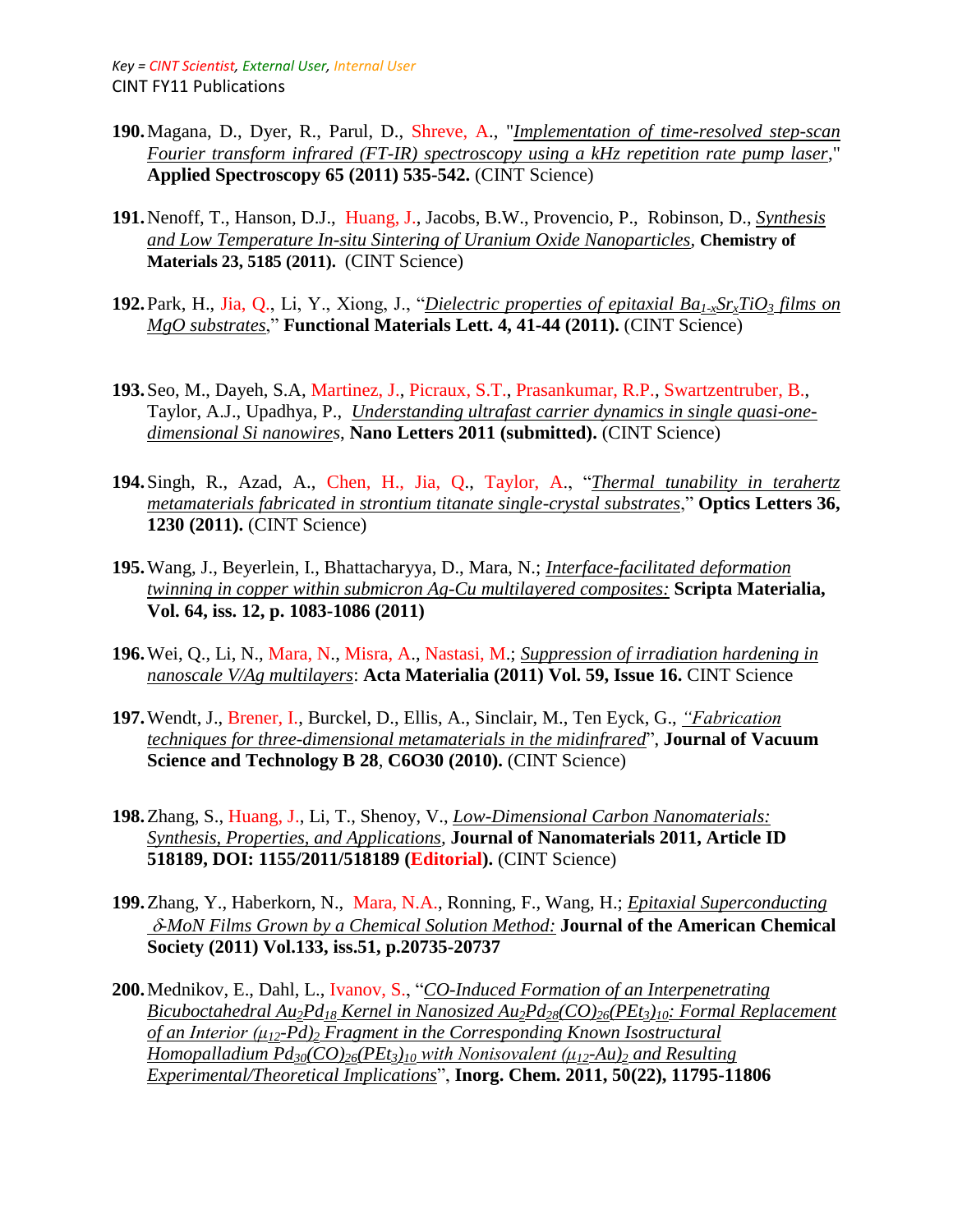*Key = CINT Scientist, External User, Internal User* CINT FY11 Publications

**201.**Yoon, Y., Aoki, N., Bird, J. P., Fransson, J., Kang, Kida, M., Morimoto, Mourokh, L., Ochiai, Y., Reno, J. L., *Talking through the Continuum: A Robust Scheme for Coupling Quantum States*, **Nature Nanotechnology, submitted 11/2010.** (User Proposal: C2009A041)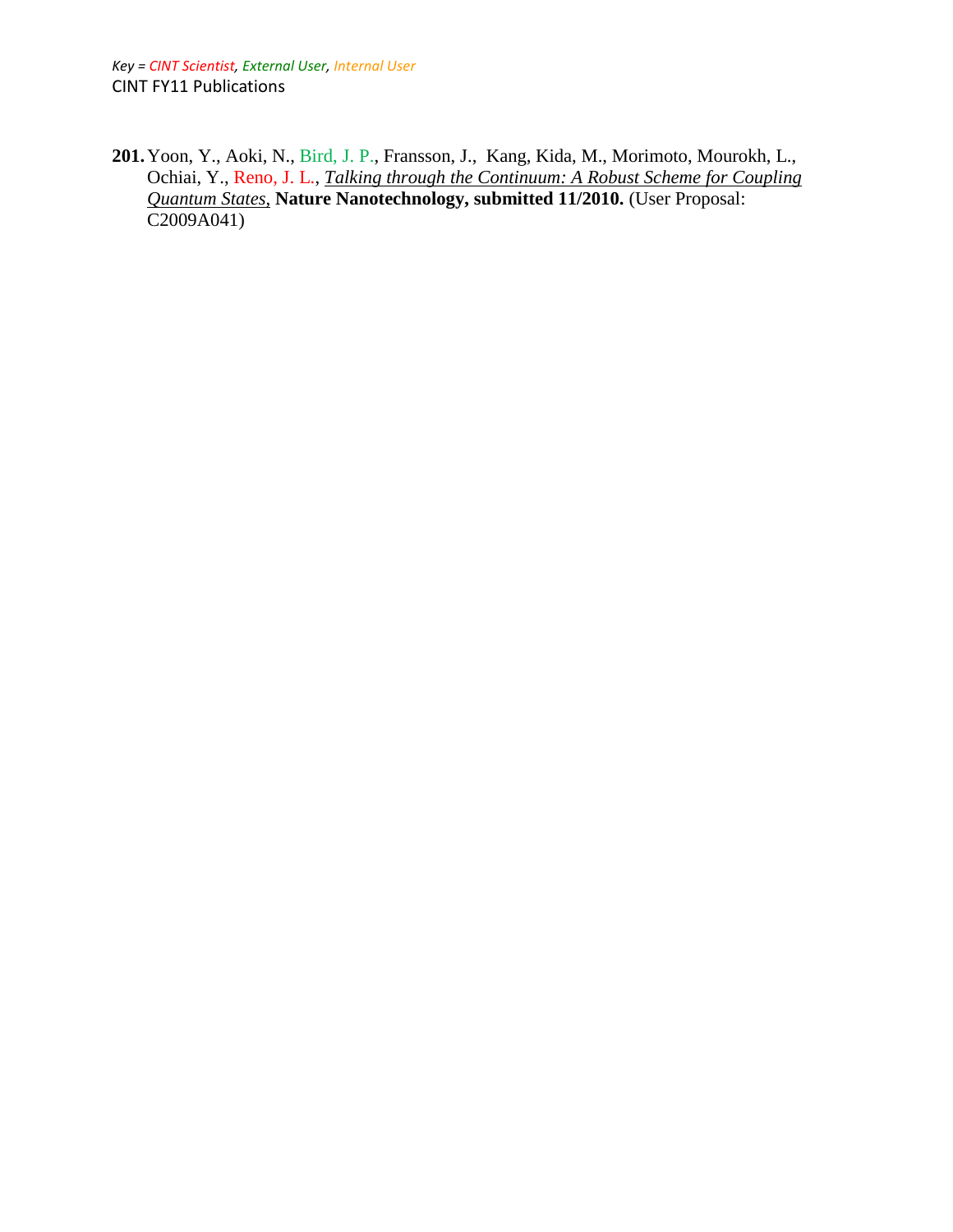# **In Press:**

- **202.**Bi, Z., A. Chen, H. Wang, E. Weal, J. L. MacManus-Driscoll, H. Luo and Q. Jia (2011). "Micostructural and Magnetic Properties of LSMO/MnO Nanocomposite Thin Films." Journal of Applied Physics 109 in press
- **203.**Hamilton, C. E., M. E. Chavez, J. G. Duque, G. Gupta, S. K. Doorn, A. M. Dattelbaum and K. A. DeFriend-Obrey (2010). "Carbon Nanomaterials in Silica Aerogel Matrices." Materials Research Society Symposium Proceedings, in press.
- **204.**Hopkins, P. E., B. J. Kaehr, L. M. Phinney, T. P. Koehler, A. M. Grillet, D. Dunphy, F. Garcia and C. J. Brinker (2011). "Measuring the thermal conductivity of porous, transparent SiO<sub>2</sub> films with time domain thermoreflectance." *to appear in Journal of Heat*, in press.
- **205.**Gupta, G., J. G. Duque, S. K. Doorn and A. M. Dattelbaum (2010). "Stable and responsive fluorescent carbon nanotube silica gels." Materials Research Society Symposium Proceedings, in press.
- **206.**McIntyre, N. R., R. Franco, J. A. Shelnutt and G. C. Ferreira (2011). *"*Porphyrin Interactions with Nickel(II) Chelatase Variants Directly Evolved from Murine Ferrochelatase*."* Biochemistry in press.
- **207.**Medforth, C. J., J. A. Shelnutt, K. M. Kadish, K. M. Smith and R. Guilard (2011). "Self-Assembled Porphyrin Nanostructures." Handbook of Porphyrin Science **11:** 50 World Scientific Publishing Company, Hackensack, NJ, in press
- **208.**Katan, C., M. Blanchard-Desce and S. Tretiak (2010). "Position isomerism on one and two photon absorption in multibranched chromophores: a TDDFT investigation." Journal Chem. Theory Comput., in press.
- **209.**Su, Q., S. Cho, Z. Bi, A.Chen and H. Wang (2011). "Enhanced Electrochemical Properties of Bi-layer  $La<sub>0.5</sub>Sr<sub>0.5</sub>CoO<sub>3.5</sub>$  Cathode Prepared by a Hybrid Method." Electrochemica Acta, in press.
- **210.**Su, Q., J. H. Lee, Z. Bi, Q. Zhou, Q. Jia and H. Wang (2011). "Self-separated PZT Thick Films With Bulk-like Piezoelectric and Electromechanical Properties." Journal of Materials Research in press.
- **211.**Wettach, H., S. Hger, D. Chaudhuri, J. M. Lupton, F. Liu, E. M. Lupton, S. Tretiak, S. De Feyter and S. Forster (2010). "Synthesis and Properties of a Triphenylene-Butadiinylene Macrocycle." J. Mater. Chem., in press.
- **212.**W. Pan, K.W. Baldwin, K.W. West, L.N. Pfeiffer, and D.C. Tsui, "A quantitative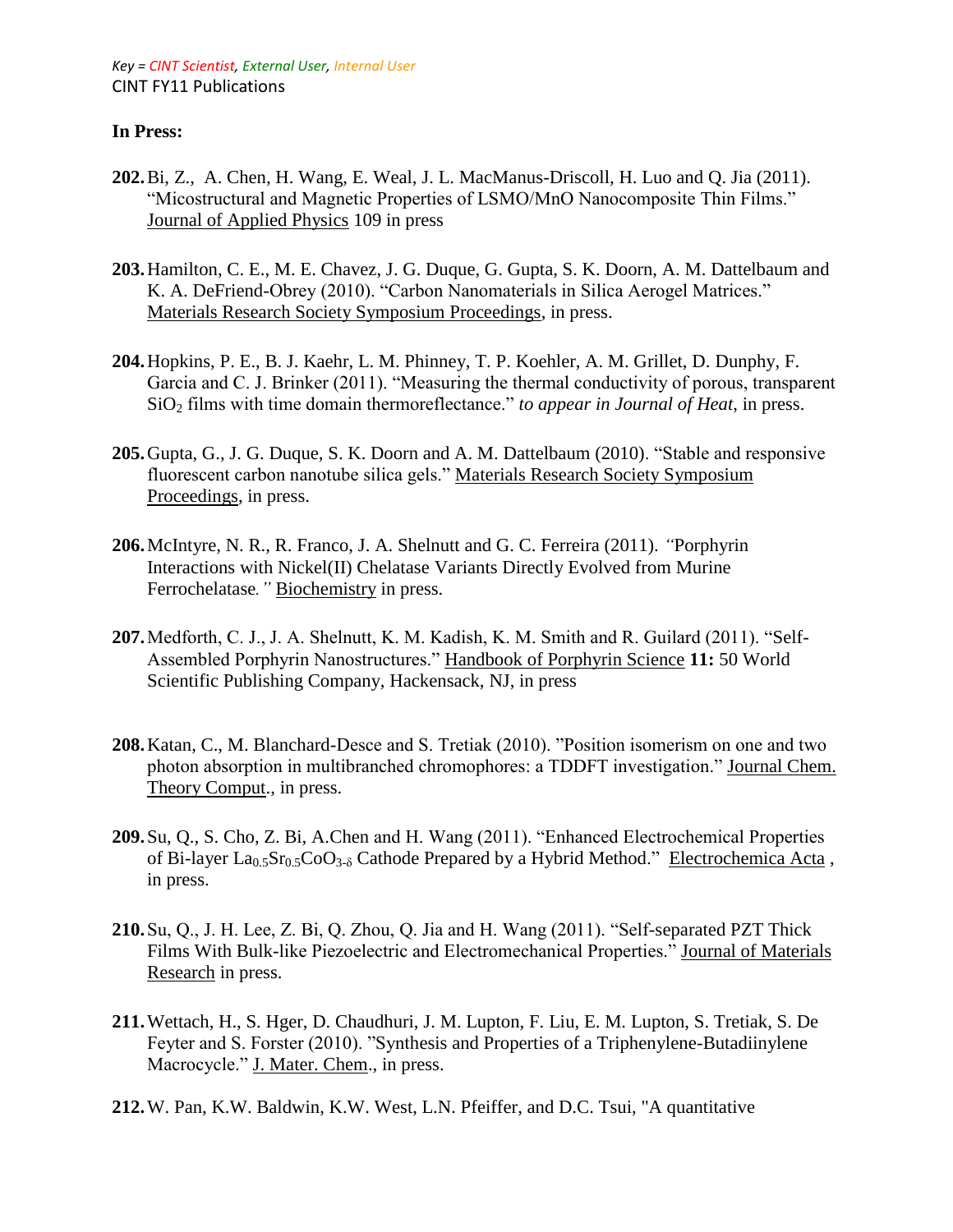examination of the collapse of spin splitting in the quantum Hall regime", accepted to PRB.

- **213.**Juan G. Duque,†,|| Gautam Gupta,‡,|| Laurent Cognet,§ Brahim Lounis,§ Stephen K. Doorn,‡ and Andrew M. Dattelbaum\*,‡ New Route to Fluorescent Single-Walled Carbon Nanotube/Silica Nanocomposites: Balancing Fluorescence Intensity and Environmental Sensitivity, J. Phys. Chem. C
- **214.**SAND 2011-2177 , Gambari, J., Fernandez-Dominguez, A.I., Maier, S.A., Phillips, C.C., Williams, B.S., Kumar, S., Hu. Q., Reno, J.L., *Thresholdless THz Lasing from a Semiconductor Nanostructure in a Strongly-Coupled Plasmonic Microcavity*, 3rd International Topical Meeting on Nanophotonics and Metamaterials, 1/3-6/2011, Tirol, Austria.
- **215.**SAND 2011-3116 , Gabbay, **A.**, Reno, J. L., Wendt, J., Gin, A., Wanke, M. C., Sinclair, M. B., Shaner, E., Brener, I., *Interaction between Metamaterial Resonators and Intersubbband Transitioins in Quantum Wells*, Conference on Lasers and Electro-Optics (CLEO), 5/1-6/2011, Baltimore, MD.
- **216.**J Jian Yu Huang, Li Zhong, Yu-Chieh Lo, S.X. Mao, Ju Li *Nanowire Liquid Pumps*  Submitted, user project
- **217.** 5298547 Li Qiang Zhang, Xiao Hua Liu, Ya-Chuan Perng, Jea Cho, Jane P. Chang, Scott X. Mao, Jian Yu Huang *Sn nanoparticle precipitation during the lithiation and delithiation processes of SnO2 nanowires: An in-situ TEM study* Submitted, user project
- **218.CINT Science:** "Enhanced Thermoelectric Figure of Merit in SiGe Alloy Nanowires by Boundary and Hole-Phonon Scattering", J. A. Martinez, P. P. Provencio, S. T. Picraux, J. P. Sullivan, and B. S. Swartzentruber, J. Appl. Phys., (in press).
- **219.***Axial Bandgap engineering in gemanium-silicon heterostructured nanowires,* Shadi A. Dayeh, Robert M. Dickerson, S. T. Picraux, Appl. Phys. Lett. (in press)
- **220.**Jung, Y., Vacic, A., Perea, D., Picraux, S., Reed, M., "*Minority Carrier Lifetimes and Surface Effects in VLS-Grown Axial p–n Junction Silicon Nanowires*", **Adv. Mater., 37, 4306 (2011).**
- **221.**Ghosh, Y., Mangum, B. D., Casson, J. L., Williams, D. J., Htoon, H., Hollingsworth, J. A.: *New Insights into the Complexities of Shell Growth and the Strong Influence of Particle Volume in Non-Blinking "Giant" Core/Shell Nanocrystal Quantum Dots*: **submitted to J. Am. Chem. Soc.** (User Proposal: U2010A906)
- **222.**Mohite, A., Campbell, I., Dayeh, S., Htoon, H., Picraux, S., Perea, D., Singh, S.; *Highly efficient charge separation and collection across in situ doped axial VLS-grown Si nanowire p-n junction*: **submitted to NanoLetters** (User proposal: U2009B041)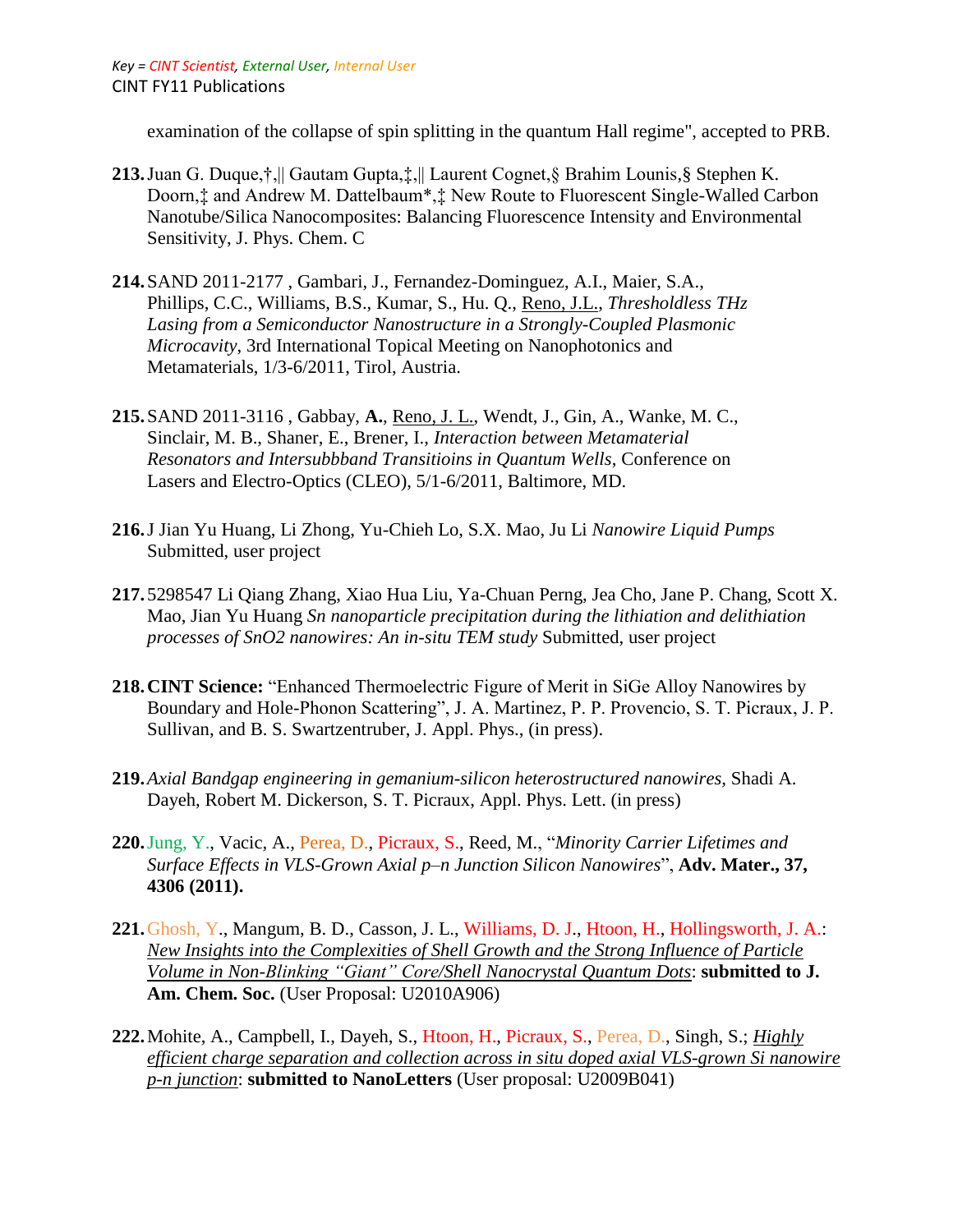- **223.**Diaconescu B., Klimov V., Nagpal P., Padilha L. A., Swartzentruber B. S., "*Local Density of States in Single PbS Nanocrystals and Implications on the Optical Transitions*", **(in prep).** (User Proposal: U2010A994)
- **224.** Mohite, A., Campbell, I., Htoon, H., Perea, D., Picraux, S.T., Singh, S., *Highly Efficient Charge Separation and Collection Across In situ Doped Axial VLS-grown Si Nanowire p-n Junctions*, **In Preparation**(User Proposal: U2009B041)
- **225.** Perea, D., Li, N., Misra, A., Picraux, S.T., Yoo, J., *Altering catalytic activity in situ to suppress kinking in VLS-grown semiconductor nanowire heterostructures*, **In Preparation** (User Proposal: U2009B041)
- **226.**Spurgeon, S., Baldwin, J., Klie, R., Lofland, S., Misra, A., Runzhe, T., Sloppy, J., Taheri, M.; *A study of the effect of iron island morphology and interface oxidation on the magnetic hysteresis of Fe-MgO*: **Journal of Applied Physics (2011) In Press 2012** (User Proposal: U2009A010)
- **227.**Ozdemir, N., Chumlyakov, Y., Karaca, H., Karaman, I., Mara, N.; *Size Effects in Superelastic Response of Ni54Fe19Ga<sup>27</sup> Shape Memory Alloy Pillars with Two-stage - Martensitic Transformation:* **submitted to Acta Materialia**
- **228.**Qiua, Y., Baib, X., Huang, J., Shia, T., Yua, J., Zhoua, X.; *Nitrogen-doped ultrathin carbon nanofibers derived from electrospinning large-scale production, unique structure, and application as electrocatalysts for oxygen reduction*: **Journal of power sources 196, 9862- 9867.** CINT Science
- **229.**Arikawa, T., Hilton, D. J., Kono J., Pan, W., Reno, J. L., Wang, X., *Coherent control of many-electron qubits in a quantum Hall system*, **Nature Communications, Submitted 11/2010.** (User Proposal: U2010A1006)
- **230.**Arikawa, T., Hilton, D. J., Kono, J., Pan, W., Reno, J. L., Wang, X., *Terahertz Coherent Control of Cyclotron Resonance*, **Nature Photonics, submitted 6/11.** (User Proposal: C2010B1057)
- **231.**Tian Y., Beavers C., Busani T., Martin K. E., Medforth C. J, Shelnutt, J. A., Swartzentruber B. S., van Swol F., "*Crystal Structure and Properties of a Cooperative Binary Ionic Solid*", **Journal of the American Chemical Society, (submitted).** (User Proposal: U2009B017)
- **232.**Laroche, D., Gervais, G., Lilly, M.P., Reno, J.L., *Re-entrant Negative Coulomb Drag in a 1D Quantum Circuit*, **Physics Review Letters, submitted 8/11.** (User Proposal: C2010A904)